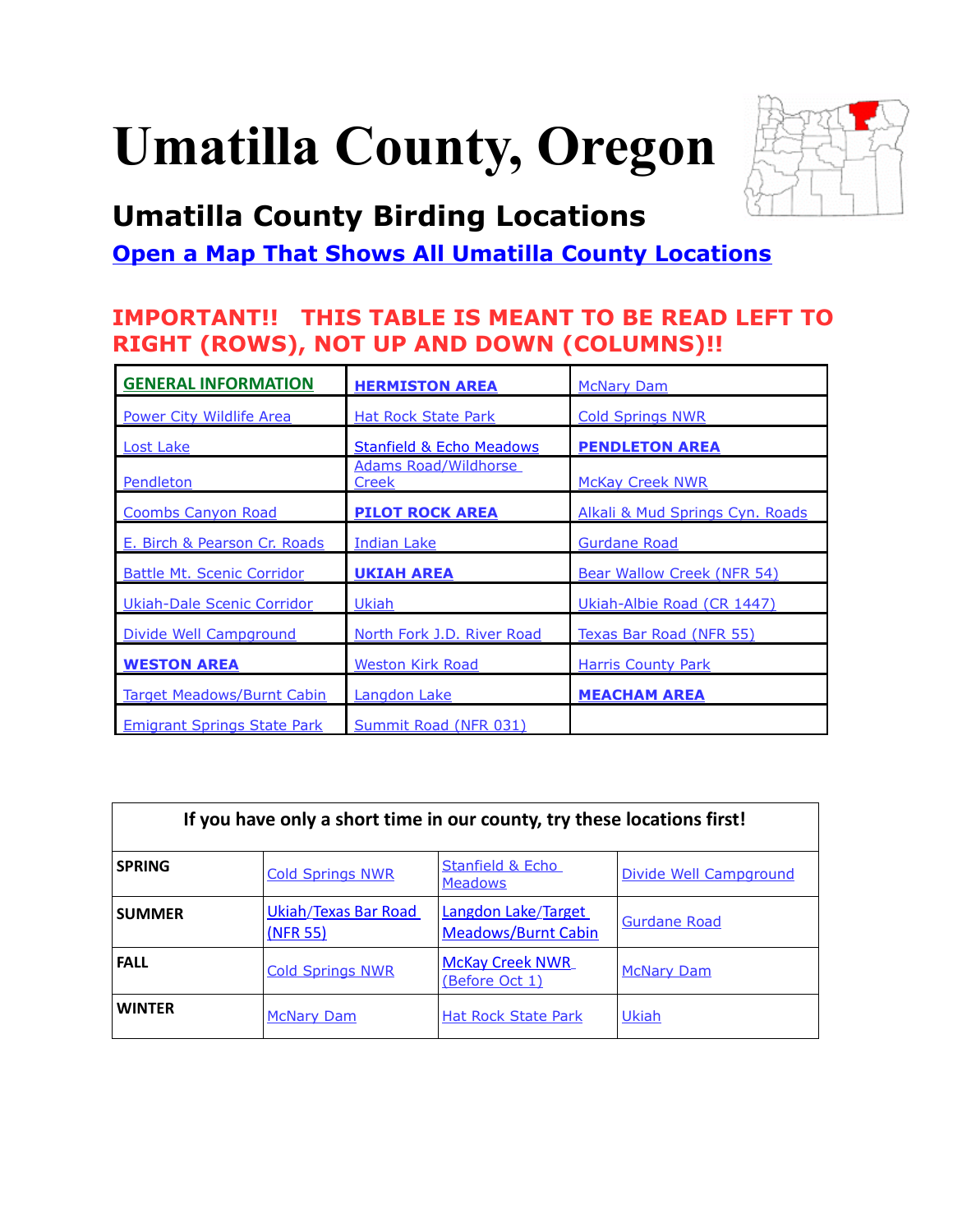## <span id="page-1-2"></span>[Pendleton Bird Club's Website](http://www.pendletonbirders.org/)

Print a [county checklist](http://www.pendletonbirders.org/PDF%20Files/Checklist%20of%20the%20Birds%20of%20Umatilla%20County%204-fold%20version%201-3-10%20.pdf) with seasonal abundance information

<span id="page-1-3"></span>**[Authors/](#page-1-3)Editors**: Aaron Skirvin, June Whitten, Mike & Merrylynn Denny, Linda Fink, Chuck Gates **County Seat**: Pendleton **County Size**: 3,215 Square Miles **High Elevation** : Tower Mountain (6,850 feet) **Rarities** : Ross's Gull, White-winged Dove, Ruby-throated Hummingbird, Broad-tailed Hummingbird, Rusty Blackbird, Brambling, Hoary Redpoll **County Big Day Record**: Aaron Skirvin & June Whitten (148) **Top County Lister** : Aaron Skirvin (292) **Year List Record** : Aaron Skirvin 2014 (253) **County Contact Person**: email [Aaron Skirvin](mailto:umatbirder@yahoo.com) also [Pendleton Bird Club](http://www.pendletonbirders.org/)

**[return to the top](#page-0-0)**

# <span id="page-1-1"></span>**HERMISTON AREA**

# <span id="page-1-0"></span>**McNary Dam and McNary Wildlife Nature Area**

**[return to the top](#page-0-0)**

DeLorme (copyright 2001) Pg 85 A-7 DeLorme (copyright 2008) Pg 73 A-10 **geographic coordinates** 45°55'52.5"N 119°17'54.0"W [\(45.931235, -119.298322\)](https://www.google.com/maps/place/45%C2%B055)

[Google Map](http://maps.google.com/maps/ms?hl=en&ie=UTF8&msa=0&msid=108036481085398338899.00047cc9297644db83967&ll=45.796255,-119.204407&spn=0.76215,2.113495&z=10)

[eBird Hotspot Checklist For McNary Dam](http://ebird.org/ebird/hotspot/L955080?yr=all&m=&rank=mrec)

[eBird Hotspot Checklist For McNary Dam Nature Trail](http://ebird.org/ebird/hotspot/L487269?yr=all&m=&rank=mrec)

[eBird Hotspot Checklist For McNary Wildlife Nature Area](http://ebird.org/ebird/hotspot/L3268672?yr=all&m=&rank=mrec)

**Location, Habitat, and Birds:** The Pendleton Bird Club website defines the McNary Wildlife Area as "the area in Oregon from one-half mile above McNary Dam to the freeway bridge, 2.5 miles below the dam". From Umatilla, take any road north to 3rd Street. Take 3rd Street east under the freeway and turn left at the first opportunity (Brownell Blvd.). Take this road to the river and bird the marshy area near the bridge. There are several side roads that wind through the natural area. Take them all and look for surprises around every corner. Check the park below the dam for gulls and passerines. This is a good place to look for Harris's Sparrow in winter. Work your way around and above the dam to McNary Beach where you can view gulls, grebes, and ducks loafing above the dam. A complete list of birds seen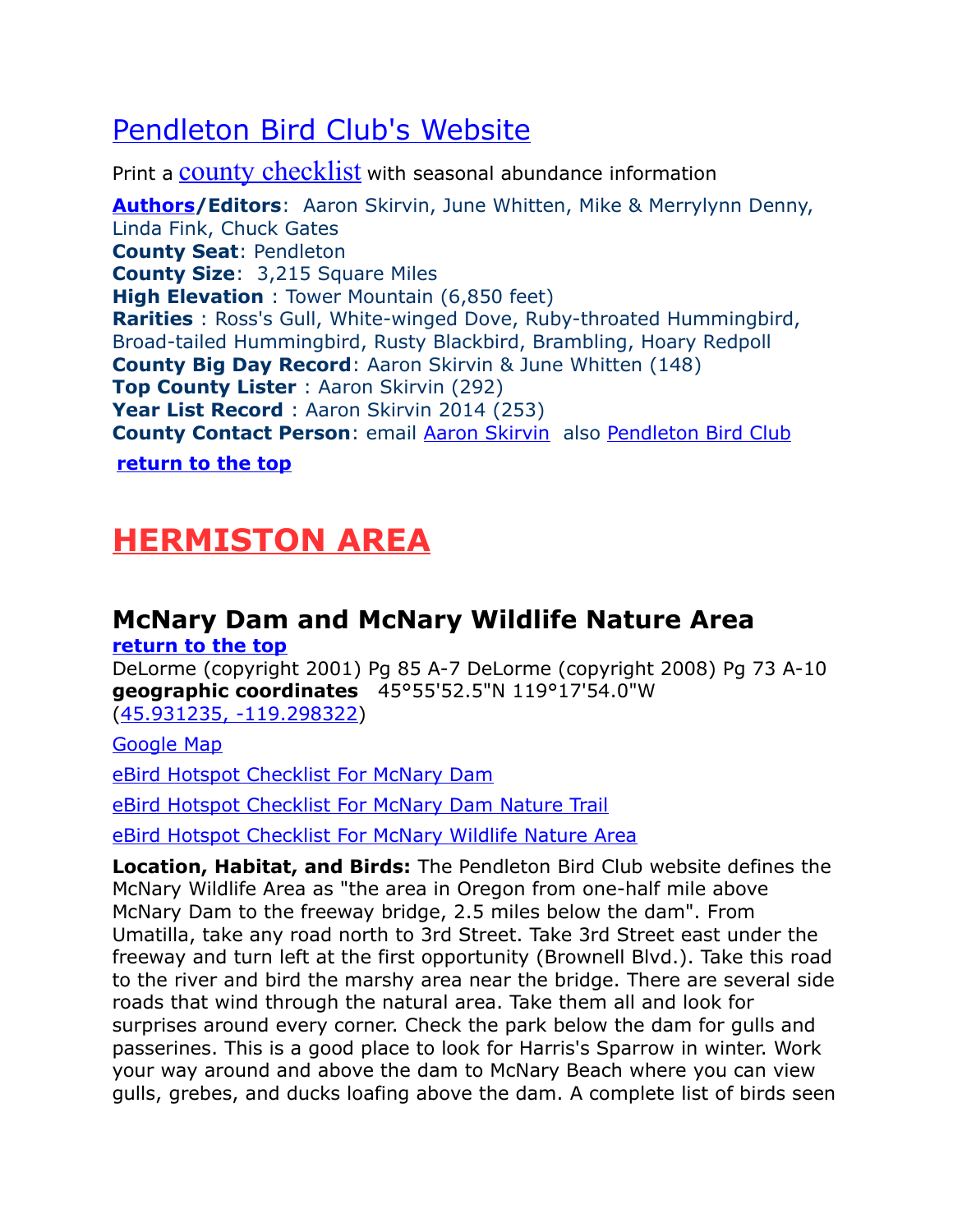at this location can be viewed from the **Pendleton Bird Club's** website (Choose Umatilla County Bird Checklists from the side bar menu). Probably the three most unusual birds seen at this location include a Swamp Sparrow in 1983, Ross's Gull in 1994 and a Rusty Blackbird in 2003.

### <span id="page-2-1"></span>**Power City Wildlife Area [return to the top](#page-0-0)**

DeLorme (copyright 2001) Pg 85 A-7 DeLorme (copyright 2008) Pg 74 A-9 **geographic coordinates** 45°53'37.7"N 119°17'38.7"W [\(45.893815, -119.294084\)](https://www.google.com/maps/place/45%C2%B053)

[Google Map](http://maps.google.com/maps/ms?hl=en&ie=UTF8&msa=0&msid=108036481085398338899.00047cc9297644db83967&ll=45.796255,-119.204407&spn=0.76215,2.113495&z=10)

[ODFW Map](http://www.dfw.state.or.us/resources/visitors/images/maps/power_city_2.jpg)

**Location:** From Hermiston, take Hwy 395 north a couple of miles through the community of Charleston and take a right (east) on Benzel Road (dirt road). Go 1.5 miles to the parking area and walk the trail.

**Habitat and Birds:** This region recently burned so more information needs to be gathered about birding opportunities here. It is a relatively large marshy area this is likely to come back and yield marsh species like Virginia Rail, Yellow-headed Blackbird, Marsh Wren, and possibly Tricolored Blackbird.

### <span id="page-2-0"></span>**Hat Rock State Park [return to the top](#page-0-0)**

DeLorme (copyright 2001) Pg 85 A-8 DeLorme (copyright 2008) Pg 73 A-10 **geographic coordinates** 45°55'02.3"N 119°10'30.1"W [\(45.917295, -119.175018\)](https://www.google.com/maps/place/45%C2%B055)

[Google Map](http://maps.google.com/maps/ms?hl=en&ie=UTF8&msa=0&msid=108036481085398338899.00047cc9297644db83967&ll=45.796255,-119.204407&spn=0.76215,2.113495&z=10)

[State Park Brochure](http://www.oregonstateparks.org/images/pdf/hat_rock.pdf)

[eBird Hotspot Checklist For Hat Rock SP](http://ebird.org/ebird/hotspot/L729368?yr=all&m=&rank=mrec)

[eBird Hotspot Checklist For Warehouse Beach](http://ebird.org/ebird/hotspot/L2420407?yr=all&m=&rank=mrec)

**Location:** From I-84 west of Hermiston, go north on I-82 for 10 miles. Before you get to the Columbia and cross into Washington, turn right on Hwy 730 and travel east. Go 12 miles to Hat Rock Road. This road takes you to the park (look for the brown sign). Just a short distance east of Hat Rock SP is Warehouse Beach  $(45.919656, -119.142360)$ . Check this area for river access and plenty of waterfowl.

**Habitat and Birds:** Birds that have been seen here before include Wood Duck, Redhead, Hooded Merganser, many other duck species, grebes (Eared, Horned, Western, Clark's, & Pied-billed), White Pelican, Black-crowned Night-Heron, Virginia Rail, Osprey, Sharp-shinned Hawk, Common Loon, Glaucouswinged Gull, Caspian, Common & Forster's Tern, Common Nighthawk, Belted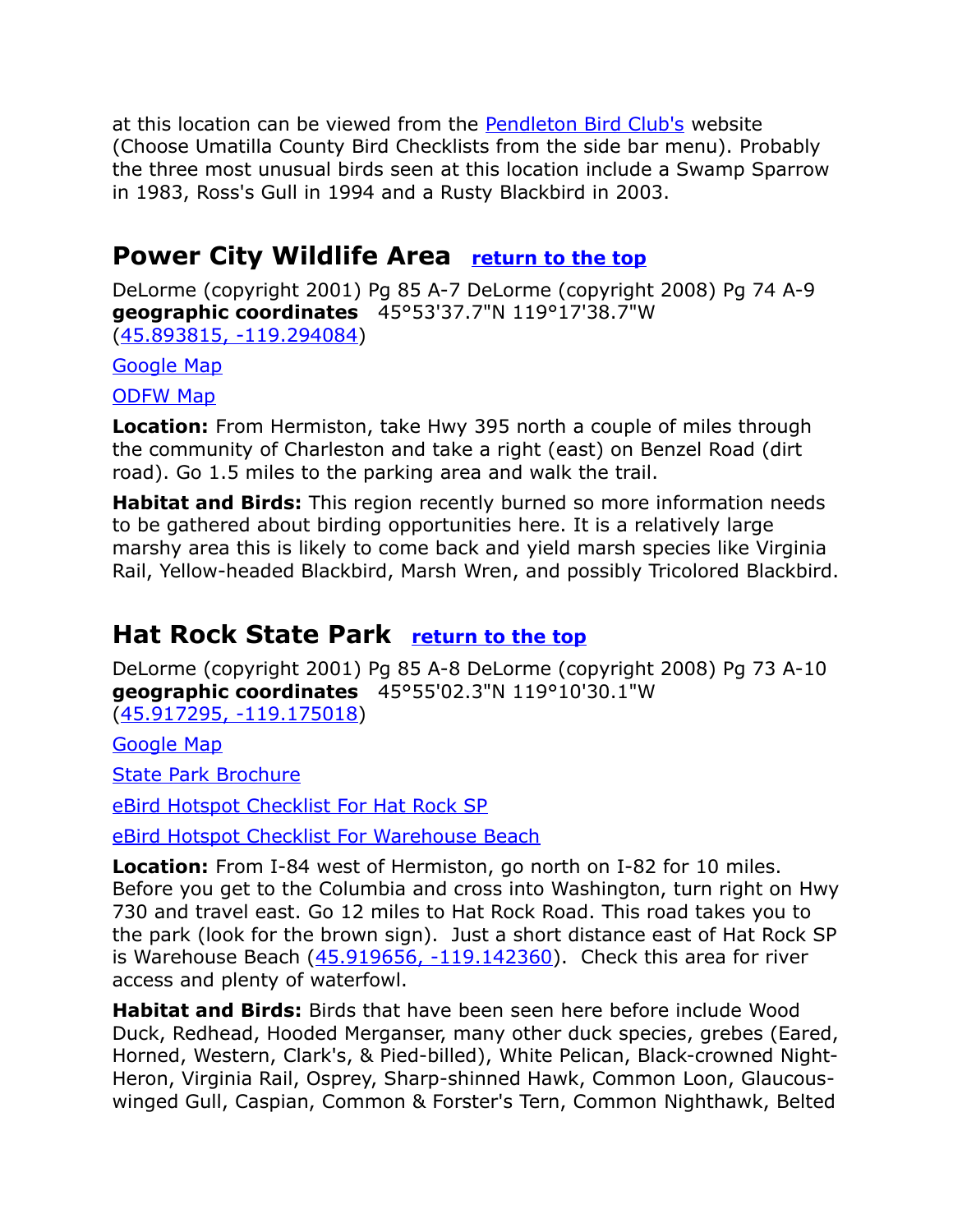Kingfisher, Downy Woodpecker, Cassin's Vireo (migrant), Eastern Kingbird, migrant flycatchers & warblers, Black-capped Chickadee, and Western Meadowlark. Watch the blackbird flocks for Tricolored and Rusty Blackbirds. Rarities that have shown up here include Eurasian Wigeon, Red-eyed Vireo and Least Flycatcher.

### <span id="page-3-0"></span>**Cold Springs National Wildlife Refuge [return to the top](#page-0-0)**

DeLorme (copyright 2001) Pg 85 A-8 DeLorme (copyright 2008) Pg 73 A-10 **geographic coordinates** 45°51'13.0"N 119°08'51.0"W [\(45.853623, -119.147498\)](https://www.google.com/maps/place/45%C2%B051) [Google Map](https://www.google.com/maps/d/u/0/viewer?mid=zVl1oTDALjf4.kOxtQcqB_czc&hl=en&ie=UTF8&msa=0&ll=45.796255%2C-119.204407&spn=0.76215%2C2.113495&z=10)

[eBird Hotspot Checklist For Cold Springs NWR](http://ebird.org/ebird/hotspot/L341405?yr=all&m=&rank=mrec)

[Cold Springs NWR Website](https://www.fws.gov/refuge/cold_springs/)

**Location, Habitat, and Birds:** To reach this destination take 395 north from I-84 through the town of Stanfield. Follow the signs to Hermiston. On the outskirts of Hermiston, turn right on E. Highland Avenue (Look for the 7- 11). At 1.6 miles, the road forks. Take the left fork which is E. Loop Road. Take E. Loop east for 5 miles and E. Loop turns 90 degrees to the right. Take a left here (follow the signs to the reservoir) and the reservoir will appear in about a half mile. There are several parking areas to scope the lake from. The north side of the lake is not open to the public but much of the south is. On the southeastern part of the refuge, look for the Memorial Marsh Unit around Parking Lot F. This area has several good foot trails that go out into the marsh and allow access. A complete list of birds seen at this location can be viewed from the **Pendleton Bird Club's** website (Choose Umatilla County Bird Checklists from the side bar menu). Stilt Sandpiper was found here in 1980 and a Black-and-White Warbler showed up here as well.

### <span id="page-3-2"></span><span id="page-3-1"></span>**Lost Lake [return to the top](#page-3-2)**

DeLorme (copyright 2001) Pg 86 A-7 DeLorme (copyright 2008) Pg 74 B-9 **geographic coordinates** 45°45'26.7"N 119°26'03.5"W [\(45.757411, -119.434316\)](https://www.google.com/maps/place/45%C2%B045)

#### [Google Map](http://maps.google.com/maps/ms?hl=en&ie=UTF8&msa=0&msid=108036481085398338899.00047cc9297644db83967&ll=45.796255,-119.204407&spn=0.76215,2.113495&z=10)

**Location, Habitat, and Birds:** From I-84 Exit 177 take Ordinance Road west for 0.25 miles. Turn left (south) on County Line Road. Travel due south on County line for 3.1 miles and the pond will be by the corner. Shorebirds and waterfowl on this small lake.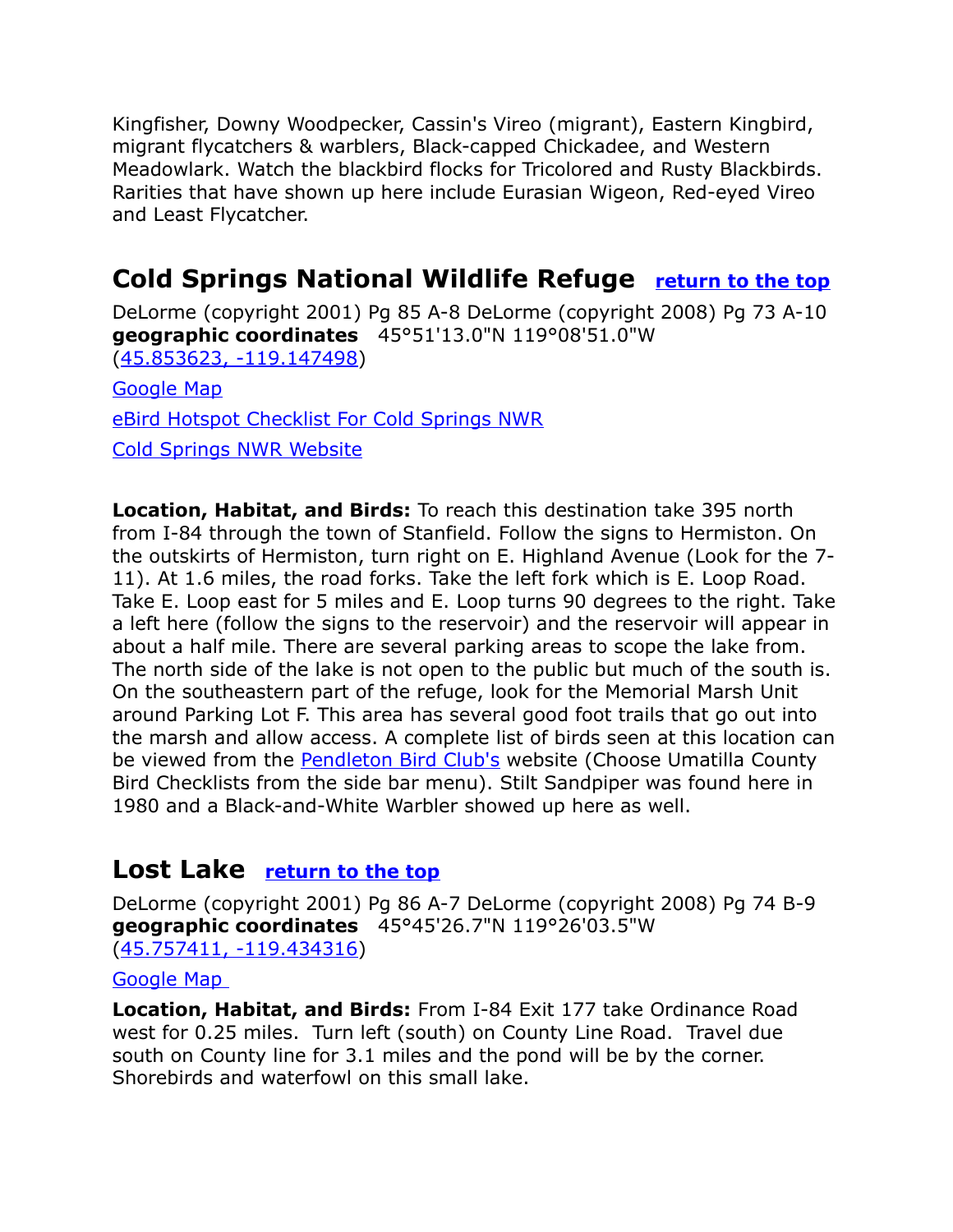### <span id="page-4-0"></span>**Stanfield Meadows & Echo Meadows [return to the top](#page-0-0)**

DeLorme (copyright 2001) Pg 85 A-7 DeLorme (copyright 2008) Pg 73 B-9 **geographic coordinates**

Stanfield Meadows Road - [45.784576, -119.322505](https://www.google.com/maps/place/45%C2%B047)  Mann's Pond - 45.784464, -119.304433 Echo Meadow Road - [45.776800, -119.235971](https://www.google.com/maps/place/45%C2%B046)

#### [Google Map](http://maps.google.com/maps/ms?hl=en&ie=UTF8&msa=0&msid=108036481085398338899.00047cc9297644db83967&ll=45.796255,-119.204407&spn=0.76215,2.113495&z=10)

[eBird Hotspot Checklist For Stanfield Meadows](http://ebird.org/ebird/hotspot/L2419331?yr=all&m=&rank=mrec)

[eBird Hotspot Checklist For Mann's Pond](http://ebird.org/ebird/hotspot/L2082313?yr=all&m=&rank=mrec)

[eBird Hotspot Checklist For Echo Meadows](http://ebird.org/ebird/hotspot/L2419331?yr=all&m=&rank=mrec)

**Location:** From Pendleton, travel 26 miles west on I-84 (45 miles east of Arlington ) to exit 182 (Hwy 207 look for signs to Hermiston). At the end of the exit ramp, turn right (north) and immediately turn right (east) on Stanfield Meadows Road (paved). Watch for Mann's Pond soon after entering this road. Travel 4.3 miles and turn right onto Echo Meadows Road. Go over the freeway and watch for the intersection of Emert and Andrews Roads with Echo Meadows Road. Go straight on Andrews Road. Go 3.1 miles and turn right (north) on Rosenberg Road. Go 1 mile and turn right (east) on Emert Road. Emert Road intersects with Andrews and Echo Meadows Roads. Continue straight (east) to get on Echo Meadows Road. Stay on Echo Meadows Road as it winds its way south. Turn left (east) onto Hwy 320, which takes you to the town of Echo. The road becomes W. Main Street/Hwy 320 in Echo. Just past the railroad tracks, there is a stop sign at N. Thielsen Street, the end of the route. To return to I-84 (Exit 188), go left (north) on N. Thielsen Street for 1.5 miles. A right (south) turn onto S. Thielsen Street goes to Rieth (also spelled Reith) Road, which follows the Umatilla River for about 20 miles to Pendleton.

**Habitat and Birds:** Wet farmland (especially in spring), ponds, and dry grasslands. Waterfowl here include Greater White-fronted Goose, Snow Goose, Ross's Geese. Ducks are common here including all three species of teal. This is a good place to look for Eurasian Wigeon, Tundra Swans, and Trumpeter Swans in late fall and winter. Shorebirds include Dunlin, Lesser and Greater Yellowlegs, Least and Western Sandpipers, Long-billed Dowitcher, the occasional Red-necked Phalarope. Virginia Rail and Sora may be present in the cattails and tall grasses around the ponds. American Avocet, Black-necked Stilt, Killdeer, Long-billed Curlew, Wilson's Snipe, and Wilson's Phalarope breed in this area, especially along Stanfield Meadows Road. This is one of the best places to find White-faced Ibis in the county. Check the gull flocks in the spring. This is a good stopover for Sandhill Cranes and a good place to compare the Greater and Lesser subspecies. Look for Long-billed Curlew and Great Egret here too. Check the feedlots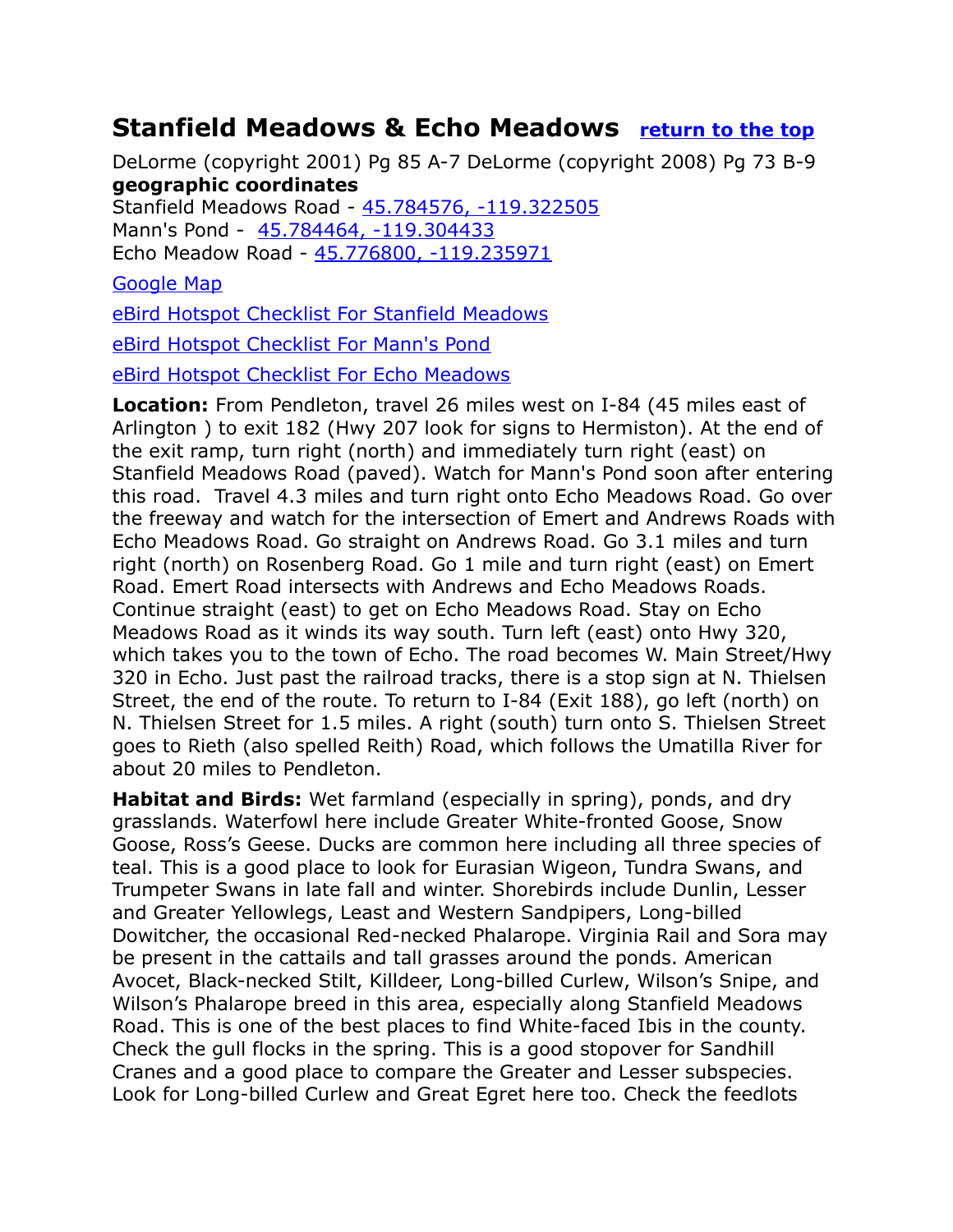along this route. Just about any Oregon blackbird can be found here including the occasional Rusty Blackbird (winter). Check the cattails for small flocks of breeding Tricolored Blackbirds. Watch for Short-eared Owls around dusk.

# <span id="page-5-3"></span>**PENDLETON AREA**

### <span id="page-5-2"></span>**Pendleton [return to the top](#page-0-0)**

DeLorme (copyright 2001) Pg 86 B-1 DeLorme (copyright 2008) Pg 74 C-2 **geographic coordinates** 45°39'49.0"N 118°46'41.0"W [\(45.663607, -118.778044\)](https://www.google.com/maps/place/45%C2%B039)

#### [Google Map](http://maps.google.com/maps/ms?hl=en&ie=UTF8&msa=0&ll=45.599146,-118.712769&spn=0.382421,1.056747&z=11&msid=108036481085398338899.00047cd5aa0191baa46b6)

**Location, Habitat, and Birds:** Pendleton is 207 miles east of Portland on I-84. It's 52 miles NW of La Grande. The Umatilla River runs through the town and McKay Creek and Wildhorse Creek feed into the Umatilla River nearby. Places that are worth birding within the city limits include Olney Cemetery (45.660119, -118.805039) and Pendleton Community Park (45.652161,  $-118.826432$ ). A White-winged Dove in was located here in 2007 and a Ruby-throated Hummingbird was here in 2006.

### <span id="page-5-1"></span>**Adams Road & Wildhorse Creek Area [return to the top](#page-0-0)**

DeLorme (copyright 2001) Pg 86 B-2 DeLorme (copyright 2008) Pg 74 B-2 geographic coordinates 45°40'55.8"N 118°44'54.8"W [\(45.682178, -118.748559\)](https://www.google.com/maps/place/45%C2%B040)

#### [Google Map](http://maps.google.com/maps/ms?hl=en&ie=UTF8&msa=0&ll=45.599146,-118.712769&spn=0.382421,1.056747&z=11&msid=108036481085398338899.00047cd5aa0191baa46b6)

**Location, Habitat, and Birds:** Adams Road follows Wildhorse Creek eastward out of Pendleton. From the eastern end of Pendleton, take Hwy 11 for a short distance across the Umatilla River and look for Adams Road off to your left. Take Adams along the creek to the town of Adams which is about 13 miles NE of Pendleton [\(45.762011, -118.561378\)](https://www.google.com/maps/place/45%C2%B045). This area can be good for migrating passerines and winter raptors. A Hooded Warbler was found here in 1983.

### <span id="page-5-0"></span>**McKay Creek National Wildlife Refuge [return to the top](#page-0-0)**

DeLorme (copyright 2001) Pg 86 B-1 DeLorme (copyright 2008) Pg 74 C-2 **geographic coordinates** 45 36' 07" N 118 47' 56" W

[Google Map](http://maps.google.com/maps/ms?hl=en&ie=UTF8&msa=0&ll=45.599146,-118.712769&spn=0.382421,1.056747&z=11&msid=108036481085398338899.00047cd5aa0191baa46b6)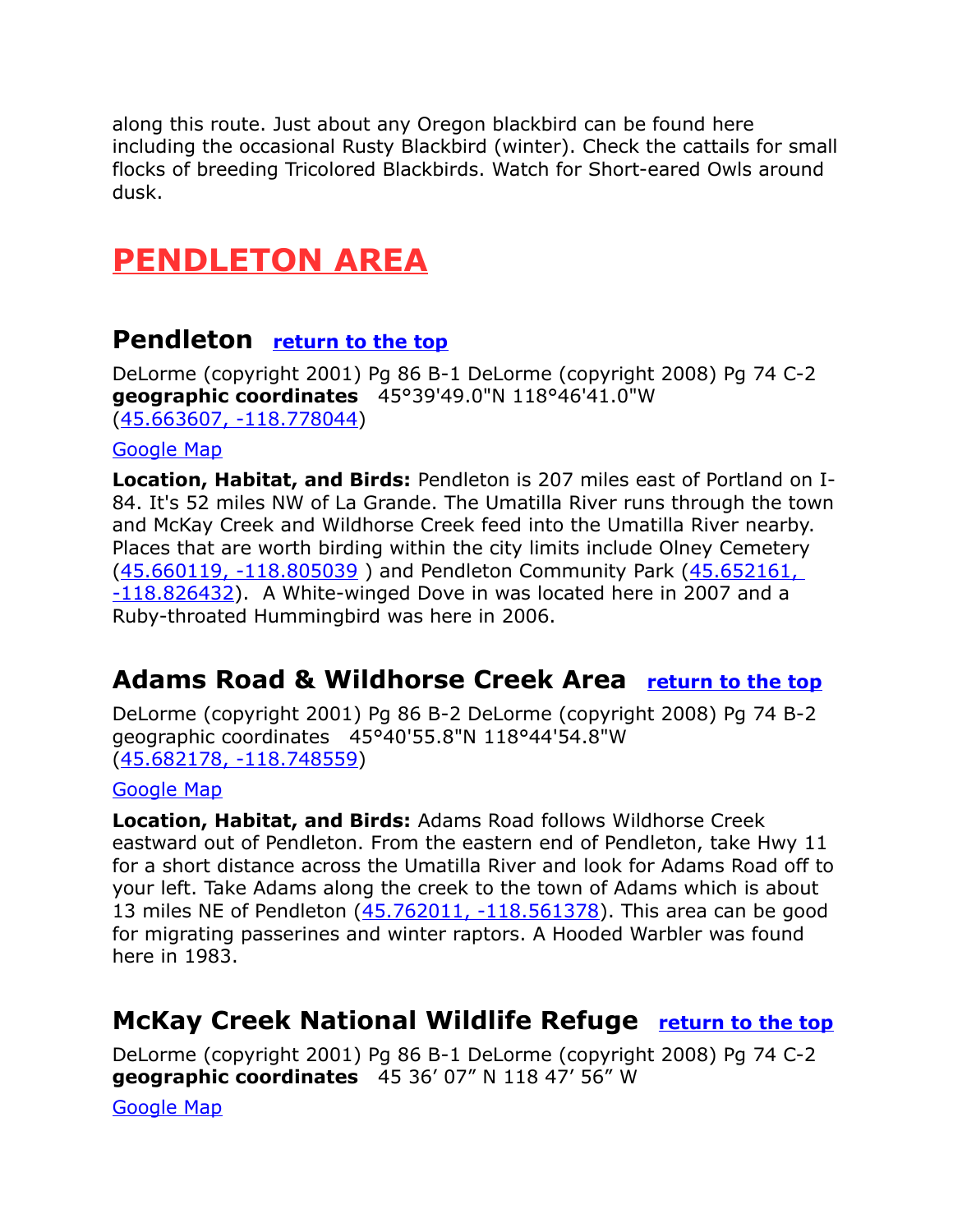[eBird Hotspot Checklist For McKay Creek NWR](http://ebird.org/ebird/hotspot/L1110433?yr=all&m=&rank=mrec) [McKay Creek NWR Website](https://www.fws.gov/refuge/mckay_creek/)

**Location, Habitat, and Birds:** From I-84 in Pendleton, take Hwy 395 south for 5 miles to McKay Reservoir. Turn in and take a left to access the dam area. Use the access road that skirts the western shore to bird the rest of the reservoir's west side. To reach the east side (the best shorebird flats are in the SE corner), return to Hwy 395. Go left (south) to the end of the reservoir and turn left (east) on Spring Creek Road (you will have to turn onto the frontage road about 0.3 miles before Spring Cr. Rd.). Take Spring Creek Rd. to Shaw Road. Turn left (north) on Shaw and go about a mile to the parking area. Walk down to the water to check out the shorebird flats. The following birds have been noted at McKay Creek NWR: Wood Duck, Tundra Swans, Ring-necked Pheasant, Common Loon, Horned Grebes, Eared Grebe, Western Grebes, Clark's Grebe, American White Pelican, Doublecrested Cormorant, Herring Gull, Sabine's Gull (rare), Bonaparte's Gull, Franklin Gull, Caspian Tern, Forster's Tern, Common Tern, Black Tern, Blackbellied Plover, American Golden-Plover (rare), Semipalmated Plover, Blacknecked Stilt, American Avocet, Long-billed Curlew, Western Sandpiper, Least Sandpiper, Semipalmated Sandpiper (rare), Pectoral Sandpiper, Baird's Sandpiper, Sanderling (rare), Stilt Sandpiper (rare), Solitary Sandpiper (annual), both yellowlegs, Black-bellied Plover (rare), Wilson's Snipe, Rednecked Phalarope, Bald Eagle, Osprey, Northern Harrier, Prairie Falcon, Peregrine Falcon, Great Horned Owl, Say's Phoebe, Western Wood-Pewee, Eastern Kingbird, Western Kingbird, Rough-winged Swallow, Bank Swallow, Tree Swallow, Bewick's Wren, American Pipit, Savannah Sparrow, American Tree Sparrow (winter), Western Meadowlark, and Bullock's Oriole.

### <span id="page-6-0"></span>**Coombs Canyon Road [return to the top](#page-0-0)**

DeLorme (copyright 2001) Pg 86 B-1 DeLorme (copyright 2008) Pg 74 C-2 geographic coordinates 45°35'45.2"N 118°48'09.9"W [\(45.595903, -118.802739\)](https://www.google.com/maps/place/45%C2%B035)

[Google Map](http://maps.google.com/maps/ms?hl=en&ie=UTF8&msa=0&ll=45.599146,-118.712769&spn=0.382421,1.056747&z=11&msid=108036481085398338899.00047cd5aa0191baa46b6) 

[eBird Hotspot Checklist For Coombs Canyon Road](file:///C:/Users/CGates/Documents/Bird%20Stuff/Wiki%20Page/Wiki2/Bird%20Finding%20Guide%20Draft%201/Paste%20Upgrade/eBird%20Hotspot%20Checklist%20For)

**Location:** From Pendleton, take Hwy 395 south for 5 miles. Directly across from the entrance to McKay Creek Reservoir, turn right (west) onto Coombs Canyon Road.

**Habitat and Birds:** Grasslands and sage. Gray Partridge, Chukar, Longbilled Curlew, Golden Eagle, Rough-legged Hawk, Northern Harrier, Redtailed Hawk, Ferruginous Hawk, Swainson's Hawk, Short-eared Owl, Great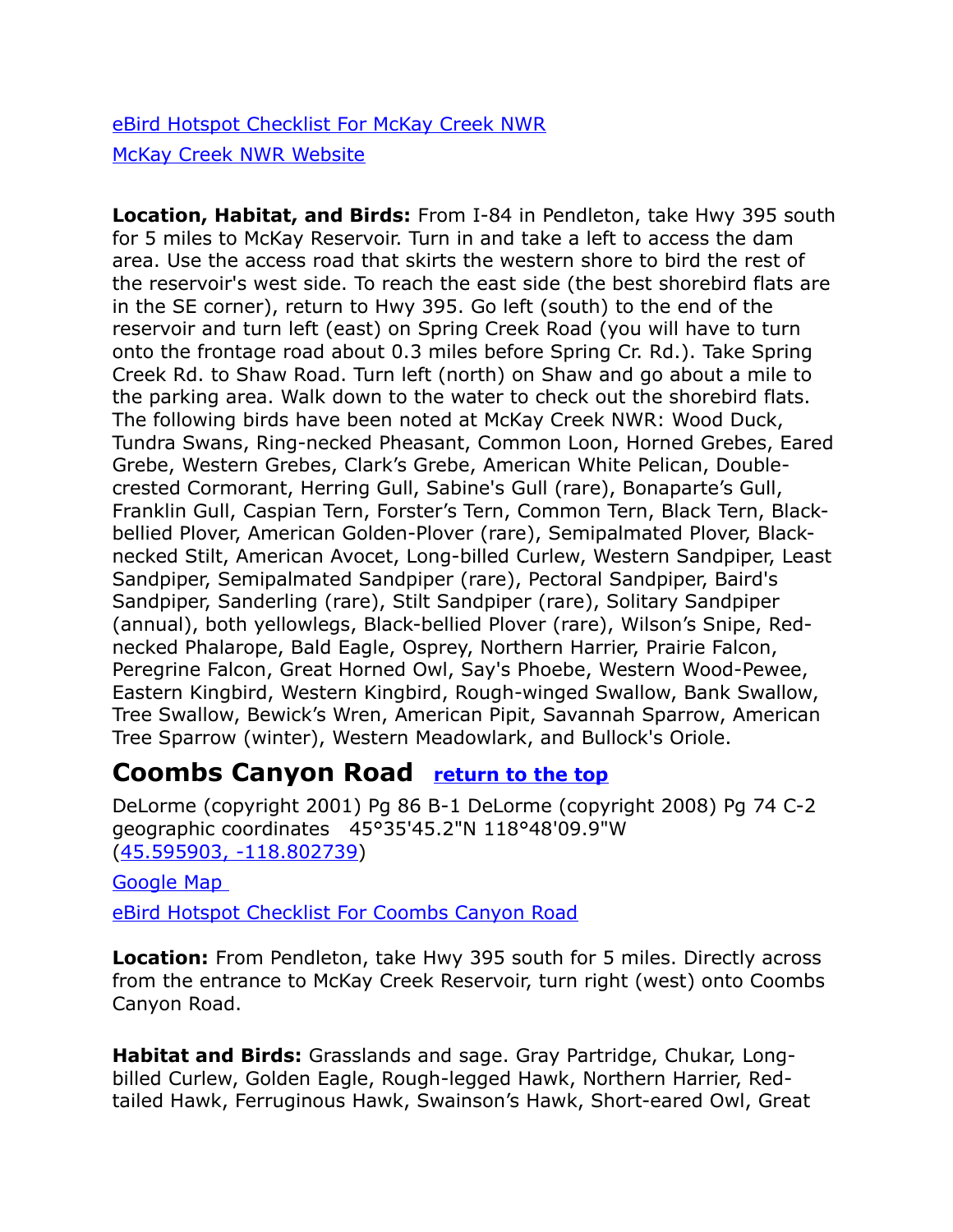Horned Owl, Common Poorwill, Western Kingbird, Say's Phoebe, Loggerhead Shrike, Northern Shrike, Horned Lark, Sage Thrasher, Vesper Sparrow, Savannah Sparrow, Grasshopper Sparrow, Bullock's Oriole, and Western Meadowlark. Grasshopper Sparrows are known to nest along this road in proper habitat (check out Reinhart Rd. for Grasshopper Sparrow too.).

# <span id="page-7-1"></span>**PILOT ROCK AREA**

### <span id="page-7-0"></span>**Alkali Canyon Road and Mud Springs Canyon Road [return to the top](#page-0-0)**

DeLorme (copyright 2001) Pg 85 C-8 DeLorme (copyright 2008) Pg 74 D-1 **geographic coordinates Alkali Canyon Road** - [45.465845, -119.018324](https://www.google.com/maps/place/45%C2%B027)  **Mud Springs Canyon Road** - [45.516034, -119.048740](https://www.google.com/maps/place/45%C2%B030)

[Google Map](http://maps.google.com/maps/ms?hl=en&ie=UTF8&msa=0&msid=108036481085398338899.00047cd5d039cab88ac43&ll=45.356005,-118.696289&spn=0.768149,2.113495&z=10)

#### [eBird Hotspot Checklist For Alkali Canyon Road](http://ebird.org/ebird/hotspot/L2799065?yr=all&m=&rank=mrec)

**Location:** From Pendleton, take Hwy 395 south to Hwy 74. Go west on Hwy 74 for 1.6 miles to Alkali Canyon Road. Turn right (north) onto Alkali Canyon Road. Bird Alkali Road for 4.1 miles. Go straight at Mud Springs Canyon Road. Travel north for 11 miles to the junction of Speare Canyon Road and Coombs Canyon Road. You can either take Coombs Rd. back to Pendleton (15 miles) or you can continue on Mud Springs for another 7 miles to Cunningham Road. Go right on Cunningham and continue to the Umatilla River. Turn right on Rieth Road and follow the signs back to Pendleton via Rieth Road.

**Habitat and Birds:** Dry grasslands and farmland. Look for these birds along this route: Gray Partridge, Ring-necked Pheasant, Swainson's Hawk, Northern Harrier, Red-tailed Hawk, Ferruginous Hawk, Rough-legged Hawks, Golden Eagles, Long-billed Curlew, Great Horned Owl, Short-eared Owl, Snowy Owl (eruptive years), Burrowing Owl, Long-eared Owl, Say's Phoebe, Gray Flycatcher, Horned Larks, Savannah Sparrow, Vesper Sparrow, Sagebrush Sparrows, American Tree Sparrow (winter), and Grasshopper Sparrow (breed along Mud Springs Canyon Road annually).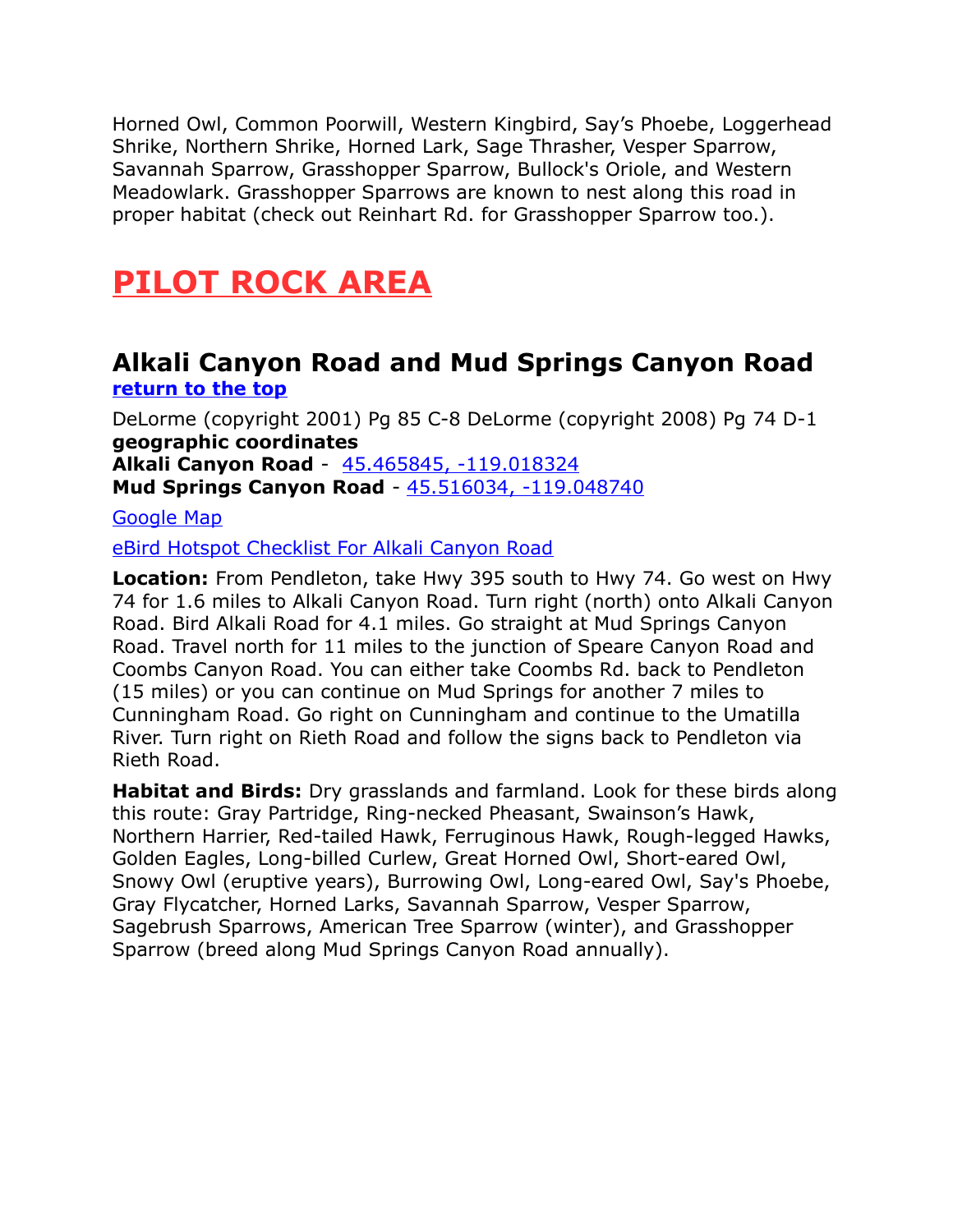### <span id="page-8-1"></span>**East Birch Creek and Pearson Creek Roads (SE of Pilot Rock) [return to the top](#page-0-0)**

DeLorme (copyright 2001) Pg 86 C-2 DeLorme (copyright 2008) Pg 74 D-2 **geographic coordinates**

East Birch Creek - [45.479408, -118.835117](https://www.google.com/maps/place/45%C2%B028)  Pearson Creek Road - [45.397372, -118.726873](https://www.google.com/maps/place/45%C2%B023) 

#### [Google Map](http://maps.google.com/maps/ms?hl=en&ie=UTF8&msa=0&msid=108036481085398338899.00047cd5d039cab88ac43&ll=45.356005,-118.696289&spn=0.768149,2.113495&z=10)

**Location:** In Pilot Rock, take Hwy 395 to the south end of town and turn left on East Birch Creek Road (Look for an old "school" building by this intersection). Take East Birch Creek Road and bird along the way. There are open farm fields here and the road follows a riparian strip with cottonwoods and willows. After about 9 miles, look for Pearson Creek Road off to your right. Pearson Creek Road travels 25 miles through the Umatilla National Forest. Though closed in winter, this road during late spring through fall offers some nice forest birding.

**Habitat and Birds:** Expect the regular species like Ring-necked Pheasant, Gray Partridge, Chukar, Cooper's Hawk, Rough-legged Hawk (winter), Northern Saw-whet Owl, Northern Pygmy-Owl, Common Nighthawk, Vaux's Swift, Calliope Hummingbird, Belted Kingfisher, Williamson's Sapsucker, Hairy Woodpecker, Pileated Woodpecker, Willow Flycatcher, Hammond's Flycatcher, Dusky Flycatcher, Say's Phoebe, Western Kingbird, Cassin's Vireo, all three nuthatches, 5 wren species (Canyon, Bewick's, Winter, Rock, & House), both kinglets, several thrushes, 9 warbler species, Western Tanager, several sparrow species, Black-headed Grosbeak, Lazuli Bunting, blackbirds, and several finches. Less common but still possible are Ruffed Grouse, Wild Turkey, Northern Goshawk, Swainson's Hawk, Ferruginous Hawk, Prairie Falcon, and Eastern Kingbird,

### <span id="page-8-0"></span>**Indian Lake [return to the top](#page-0-0)**

DeLorme (copyright 2001) Pg 86 C-2 DeLorme (copyright 2008) Pg 74 D-3 **geographic coordinates** 45°22'17.3"N 118°33'28.2"W [\(45.371479, -118.557848\)](https://www.google.com/maps/place/45%C2%B022)

#### [Google Map](http://maps.google.com/maps/ms?hl=en&ie=UTF8&msa=0&msid=108036481085398338899.00047cd5d039cab88ac43&ll=45.356005,-118.696289&spn=0.768149,2.113495&z=10)

**Location:** From Pendleton, take Hwy 395 15 miles south to Pilot Rock. In Pilot Rock, take Hwy 395 to the south end of town and turn left on East Birch Creek Road (Look for an old "school" building by this intersection). Take East Birch Creek Road 19 miles and look for the Indian Lake Campground .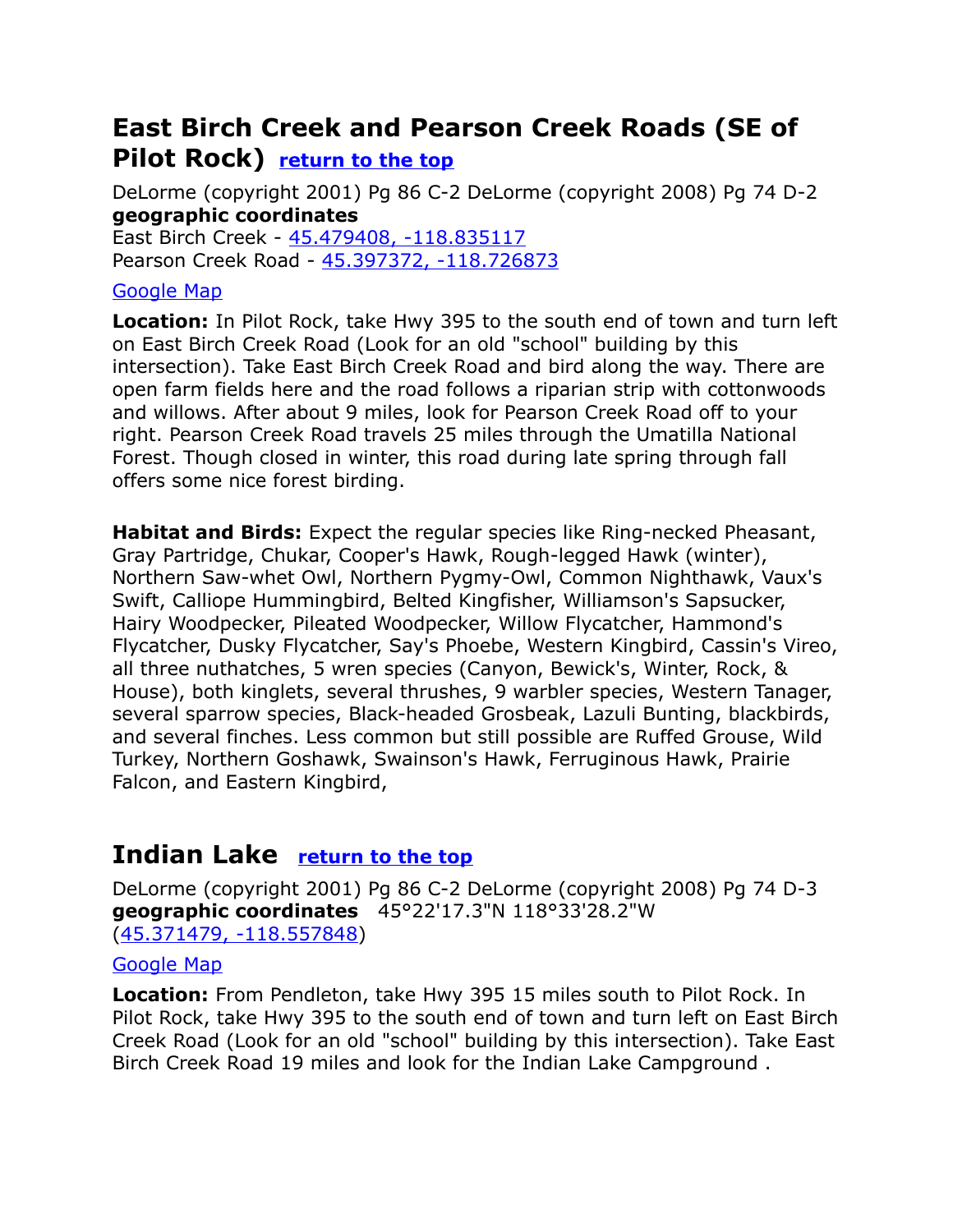**Habitat and Birds:** Mountain Lake and mixed conifer forest. Species seen here include Mallard, Ruffed Grouse, Osprey, Killdeer, Spotted Sandpiper, Rufous Hummingbird, Hairy Woodpecker, Williamson's Sapsucker, Northern Flicker, Western Wood-Pewee, Cassin's Vireo, Tree Swallow, Gray Jay, Clark's Nutcracker, Mountain Chickadee, Red-breasted Nuthatch, Golden-crowned Kinglet, Ruby-crowned Kinglet, Mountain Bluebird, Hermit Thrush, American Robin, Cedar Waxwing, American Pipit, Yellow-rumped Warbler, Western Tanager, Chipping Sparrow, Dark-eyed Junco, Cassin's Finch, and Pine Siskin. Though difficult to locate, Great Gray Owls nest in this area.

### <span id="page-9-0"></span>**Gurdane Road [return to the top](#page-0-0)**

DeLorme (copyright 2001) Pg 85 C-8 DeLorme (copyright 2008) Pg 74 E-1 **geographic coordinates** 45°20'27.8"N 119°00'22.4"W [\(45.341067, -119.006228\)](https://www.google.com/maps/place/45%C2%B020)

#### [Google Map](http://maps.google.com/maps/ms?hl=en&ie=UTF8&msa=0&ll=45.282375,-118.850784&spn=0.192287,0.528374&z=12&msid=108036481085398338899.00047c2826c98416a2cdc)

**Location:** From Pendleton, take I-84 exit 209 and travel south on Hwy 395. Go through Pilot Rock. At the jct. of Hwys 74 and 395, stay left on 395. Go about 9 miles and look for Gurdane Road on your right. This road is approximately 24 miles long and is one of the favored birding location of the locals. At 9.3 miles, a private road on the left leads to a gate and a creek crossing. The property owner allows birders to WALK down this road and bird the riparian area only. If you take this road, please walk and stay on the road.

**Habitat and Birds:** This road travels through canyons, riparian strips, and farmland. This wide variety of habitats produces a varied bird list. Specialties in this area include Common Poorwill, Gray Partridge, Chukar, Swainson's Hawk, Ferruginous Hawk, Golden Eagle, Rough-legged Hawk, Great Horned Owl, Willow Flycatcher, Say's Phoebe, Eastern Kingbird, both shrikes, Blackcapped Chickadee, Sage Thrasher, Green-tailed Towhee, Vesper Sparrow, Brewer's Sparrow, and Grasshopper Sparrow.

### <span id="page-9-1"></span>**Battle Mountain Scenic Corridor [return to the top](#page-0-0)**

DeLorme (copyright 2001) Pg 86 C-1 DeLorme (copyright 2008) Pg 74 E-1 **geographic coordinates** 45°15'35.9"N 118°58'50.4"W

[\(45.259981, -118.980655\)](https://www.google.com/maps/place/45%C2%B015)

#### [Google Map](http://maps.google.com/maps/ms?hl=en&ie=UTF8&msa=0&ll=45.282375,-118.850784&spn=0.192287,0.528374&z=12&msid=108036481085398338899.00047c2826c98416a2cdc)

**Location:** This area is 35 miles south of Pendleton on Hwy 395. The corridor is 4 miles long and is signed on both ends. Battle Mountain State Park is in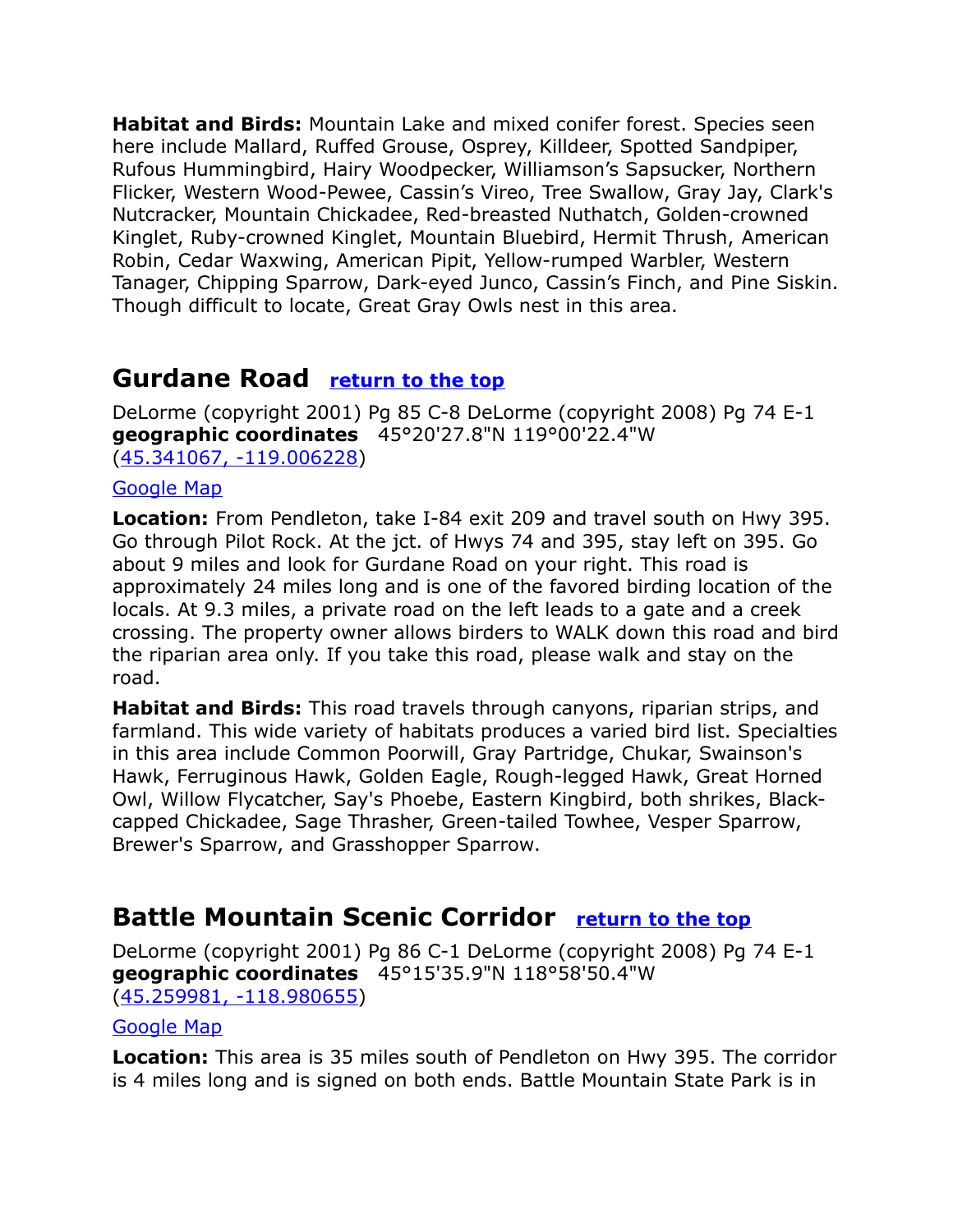the middle of the corridor. Birding is good throughout the area so use pullouts and get out and walk.

**Habitat and Birds:** This area has a mixed forest of pine, larch, Douglas fir, and spruce. The park is closed in the winter but you can park at the gate and walk around. Birds you might find here include Ruffed Grouse, Dusky Grouse, Mountain Quail, Wild Turkey, Red-tailed Hawk, American Kestrel, Great Horned Owl, Great Gray Owl, Long-eared Owl, Northern Pygmy-Owl, Northern Saw-whet Owl, Common Nighthawk, Vaux's Swift, Williamson's Sapsucker, Red-naped Sapsucker, Black-backed Woodpecker, Pileated Woodpecker, Cassin's Vireo, Warbling Vireo, Olive-sided Flycatcher, Dusky Flycatcher, Steller's Jay, Violet-green Swallow, all 3 nuthatches, Brown Creeper, House Wren, both kinglets, Hermit Thrush, Western Bluebird, Mountain Bluebird, MacGillivray's Warbler, Townsend's Warbler, Western Tanager, Chipping Sparrow, Lazuli Bunting, Brown-headed Cowbird, Red Crossbill, and Cassin's Finch to name a few.

# <span id="page-10-2"></span>**UKIAH AREA**

### <span id="page-10-1"></span>**Bear Wallow Creek (FR 54) [return to the top](#page-0-0)**

DeLorme (copyright 2001) Pg 86 D-1 DeLorme (copyright 2008) Pg 74 E-2 **geographic coordinates** 45°10'23.4"N 118°42'49.6"W [\(45.173158, -118.713777\)](https://www.google.com/maps/place/45%C2%B010)

[View A Google Map](http://maps.google.com/maps/ms?hl=en&ie=UTF8&msa=0&ll=45.154927,-118.814392&spn=0.385437,1.056747&z=11&msid=108036481085398338899.00047e98223992a52faae)

**Location, Habitat, and Birds:** Take SR 244 east out of Ukiah to FR 54 (about 12.8 miles). Turn left or north onto FR 54 and bird this road for the first 4 miles. All the expected Blue Mountain forest birds can be seen along this route (see locations above) including Great Gray Owl, Northern Goshawk and, in summer, Williamson's Sapsucker.

### <span id="page-10-0"></span>**Ukiah-Dale State Scenic Corridor [return to the top](#page-0-0)**

DeLorme (copyright 2001) Pg 86 D-1 DeLorme (copyright 2008) Pg 74 F-1 **geographic coordinates** 45°08'16.5"N 118°57'26.4"W [\(45.137912, -118.957320\)](https://www.google.com/maps/place/45%C2%B008)

[View A Google Map](http://maps.google.com/maps/ms?hl=en&ie=UTF8&msa=0&ll=45.154927,-118.814392&spn=0.385437,1.056747&z=11&msid=108036481085398338899.00047e98223992a52faae)

[State Park Brochure](http://oregonstateparks.org/index.cfm?do=parkPage.dsp_parkPage&parkId=150)

[eBird Hotspot Checklist For Ukiah](http://ebird.org/ebird/hotspot/L2071439?yr=all&m=&rank=mrec)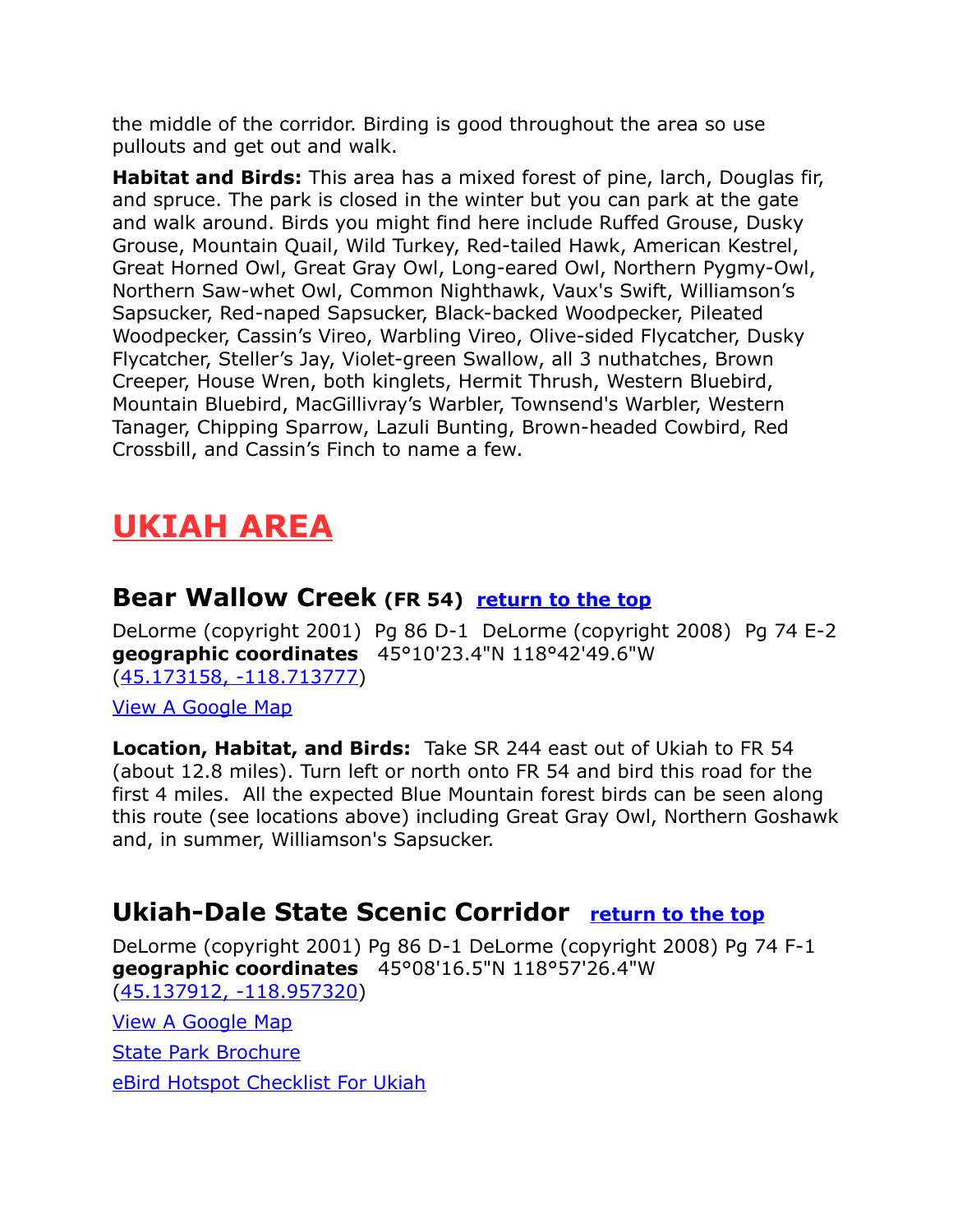[eBird Hotspot Checklist For Ukiah Sewage Ponds](http://ebird.org/ebird/hotspot/L2261613?yr=all&m=&rank=mrec)

[eBird Hotspot Checklist For Ukiah-Dale Forest Wayside](http://ebird.org/ebird/hotspot/L346667?yr=all&m=&rank=mrec)

**Location:** From Pendleton, travel south on Hwy 395 for 47.3 miles to the junction of Hwy 244 (Ukiah is just a mile east of here). The corridor runs south along Hwy 395 for 14.2 miles (technically, it goes all the way to Dale but Dale is in Grant County). Check out Camas Creek between (mileposts 55 and 60) and the north fork of the John Day River 45.010570, -118.995284 (11.3 miles from the 395/244 Jct., you can take a detour at west along the north fork of the John Day River for a nice birding opportunity).

**Habitat and Birds:** Pine forests, mixed conifers, rocky slopes, and riparian strips. A bird list from this location could include Common Merganser, Ruffed Grouse, Dusky Grouse, Cooper's Hawk, Golden Eagle, Spotted Sandpiper, Belted Kingfisher, White-headed Woodpecker, Black-backed Woodpecker, Hairy Woodpecker, Williamson's Sapsucker, Red-naped Sapsucker, Pileated Woodpecker, Calliope Hummingbird, Common Nighthawk, Vaux's Swift, Western Wood-Pewee, Hammond's Flycatcher, Dusky Flycatcher, Say's Phoebe, "Western-type" Flycatcher (The distribution of Cordilleran/Pacificslope Flycatcher in Eastern Oregon is not well known) , Willow Flycatcher, Warbling Vireo, Cassin's Vireo, Steller's Jay, Clark's Nutcracker, House Wren, Rock Wren, Canyon Wren, Winter Wren, American Dipper, Red-breasted Nuthatch, Mountain Chickadee, Brown Creeper, Golden-crowned Kinglet, Townsend Solitaire, Cedar Waxwing, Yellow-rumped Warbler, MacGillivray's, Warbler, Western Tanager, Chipping Sparrow, Lincoln's Sparrow, Whitecrowned, Dark-eyed Junco, Black-headed Grosbeak, Lazuli Bunting, Brownheaded Cowbird, Cassin's Finch, Red Crossbill, Pine Siskin, and Evening Grosbeak.

### <span id="page-11-0"></span>**Ukiah [return to the top](#page-0-0)**

DeLorme (copyright 2001) Pg 86 D-1 DeLorme (copyright 2008) Pg 74 F-1 **geographic coordinates** 45 08' 02" N 118 55' 56" W

#### [View A Google Map](http://maps.google.com/maps/ms?hl=en&ie=UTF8&msa=0&ll=45.154927,-118.814392&spn=0.385437,1.056747&z=11&msid=108036481085398338899.00047e98223992a52faae)

**Location:** From Pendleton, travel south on Hwy 395 for 47.3 miles to the junction of Hwy 244. Turn left (east) on Hwy 244 and travel 1 mile to Ukiah. From Main St. in Ukiah, turn right on Camas Street and travel south. Cross Camas Creek and turn left on Mossie Road (County Rd. 1472). The Ukiah Sewage Ponds are at mile 1.1, 1.2, and 1.4. Do not enter these ponds even if the gates are open but you can view them from the fence. Continue on Mossie Road into dryer grasslands. After about 5 miles turn left on Cable Creek Road [\(45.129385, -118.839558\)](https://www.google.com/maps/place/45%C2%B007). Take this road for about 7 miles to Hwy 244 and return to Ukiah.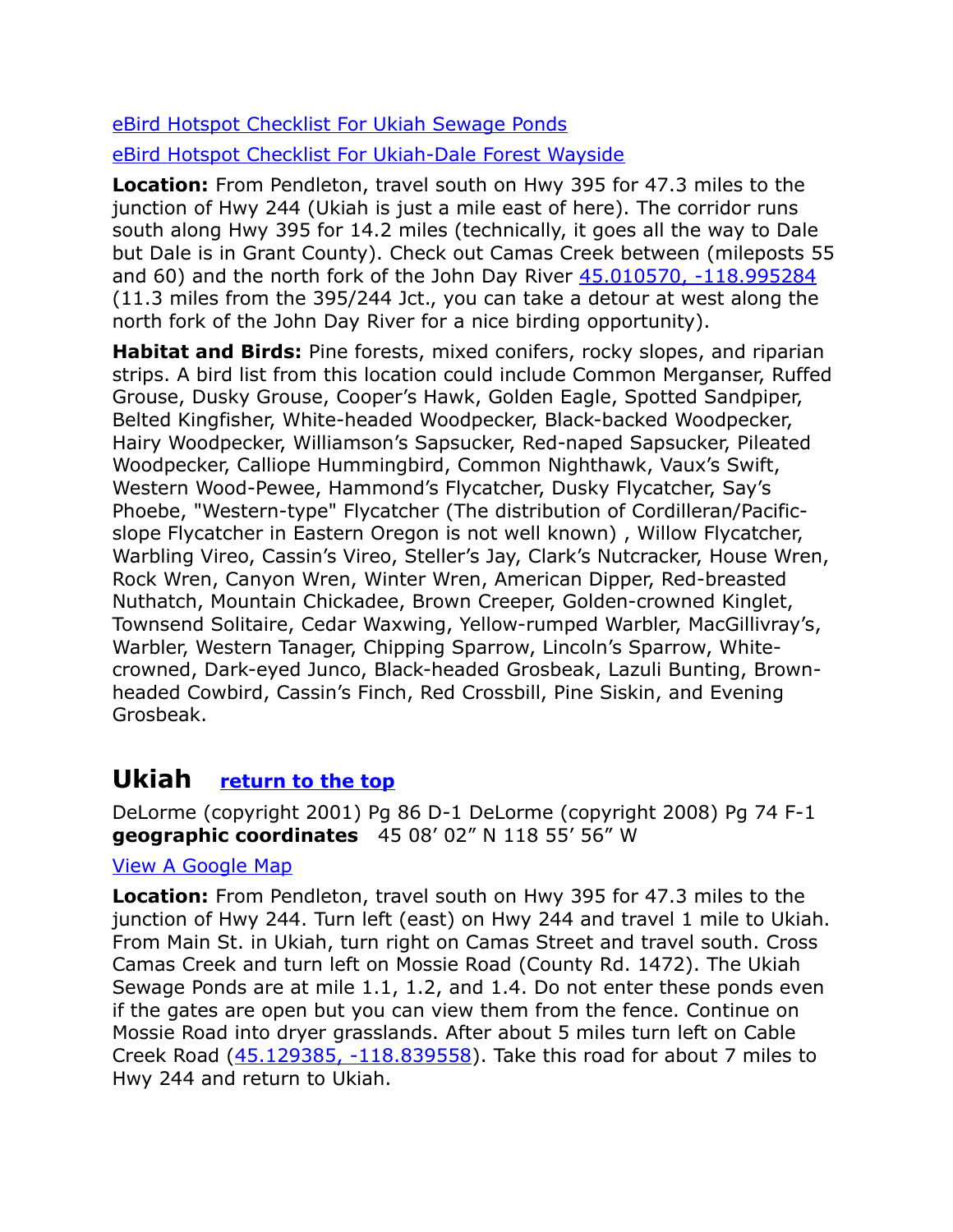**Habitat and Birds:** Dry pine forest, residential area, sewer pond, wet meadows, and riparian areas. Watch for Gray Partridge around the sewage pond area and waterfowl at the ponds include Canada Geese, Gadwalls, Mallards, Green-winged Teal, Cinnamon Teal, Northern Shovelers, Redheads, and Ruddy Ducks, Blue-winged Teal, Tundra Swans, Trumpeter Swans (rarely), Wood Ducks, American Wigeon, Ring-necked Ducks, Lesser Scaup, Common Goldeneye, Bufflehead, Common Merganser, Hooded Merganser, Barrow's Goldeneye, Canvasback, Great Egrets, Sandhill Cranes, Long-billed Curlews, Wilson's Phalaropes, Red-necked Phalaropes, Yellow-headed Blackbirds. On the dryer portions of Mossie Road, look for Horned Larks, Savannah Sparrows, and Western Meadowlarks. Shortly after turning onto Cable Creek Rd., you will begin finding pine species. American Dipper, Western Bluebird, White-breasted Nuthatch, Cassin's Finch, and Red Crossbill can be seen here along with many others. Near the Jct. of Cable Creek Rd. and Hwy 244, look for a burned area that can produce some good species. Make sure to bird the town itself. Several houses often feed the birds (keep an eye out for Broad-tailed Hummingbird as this is a possibility albeit a slim one) and there is an active Bobolink Colony on the SW side of town (In Ukiah, go south on Pendleton Street, go two blocks, turn right, go one block, turn left and go until the road goes into pastures. This is still a public road but may be flooded. This is where the birds are. Others here include Gray Partridge, Wilson's Snipe, Long-billed Curlew, Northern Harrier, Red-winged Blackbird, and Savannah Sparrow.) Look for Short-eared Owls between Ukiah and Hwy 395.

### **Ukiah-Albee Road (County Rd 1447) [return to the top](#page-0-0)**

DeLorme (copyright 2001) Pg 86 D-1 DeLorme (copyright 2008) Pg 74 F-1 **geographic coordinates** 45°08'19.1"N 118°55'53.7"W [\(45.138636, -118.931585\)](https://www.google.com/maps/place/45%C2%B008)

[View A Google Map](http://maps.google.com/maps/ms?hl=en&ie=UTF8&msa=0&ll=45.154927,-118.814392&spn=0.385437,1.056747&z=11&msid=108036481085398338899.00047e98223992a52faae)

**Location, Habitat, and Birds:** Go north out of Ukiah on the Ukiah-Albee Road. May-August is the best time to bird this gravel road. If coming from the north, you can enter Albee Road at  $45.242827$ ,  $-118.970984$  and take it south to Ukiah. This entrance is about 1.5 miles south of Butte Mt. Forest State Park. It winds along a large wet meadow that has hosted many species of sparrows as well as dry forest birds (**There may be a small colony of Upland Sandpiper here but it is extremely rare to see them from the road. Just keep an eye/ear out.**). Watch this huge, bird-filled meadow complex for gray wolf. One was poached here in 2006. This area is also home to a herd of 12-15 Pronghorn as well as a few pair of Greater Sandhill Cranes.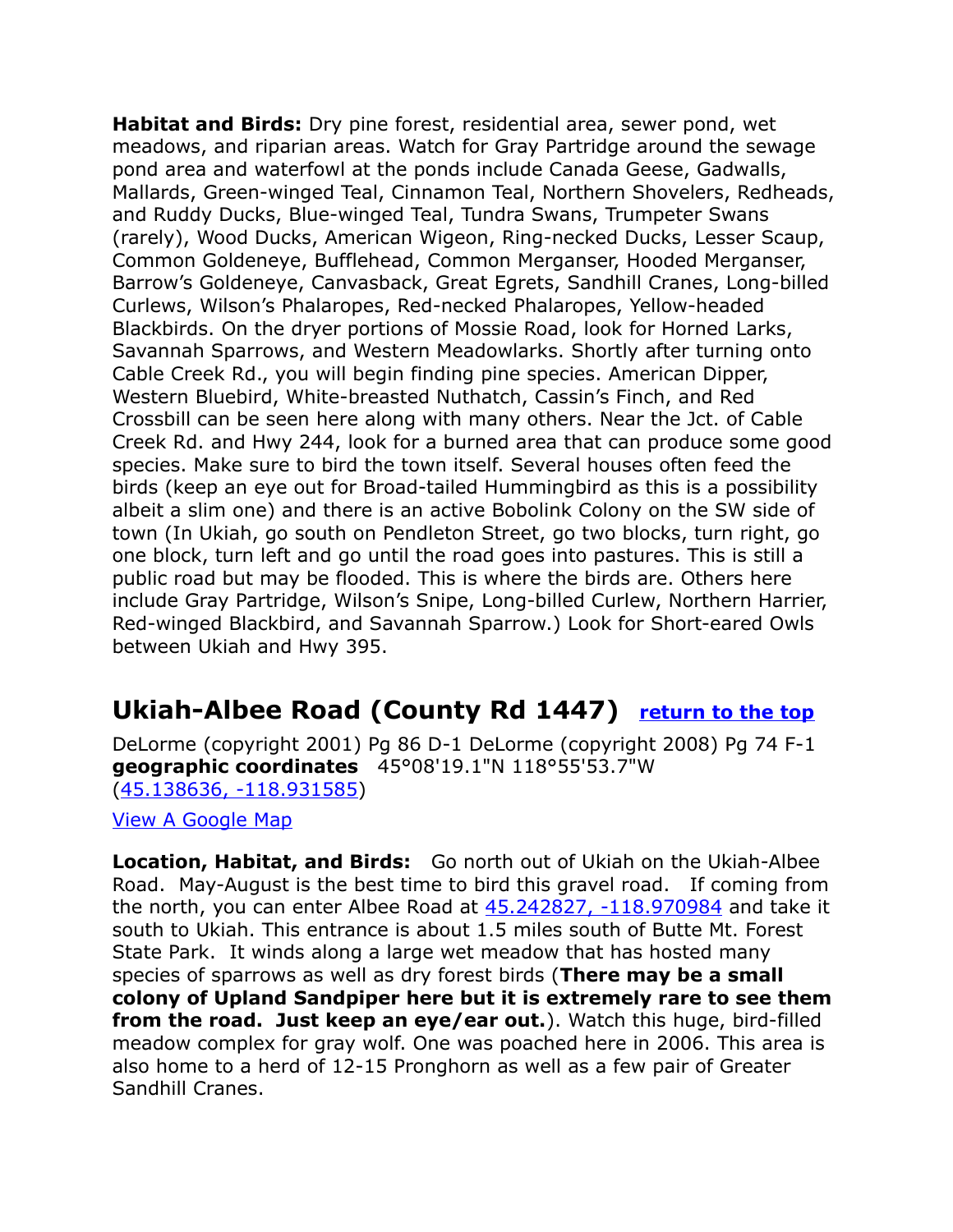### <span id="page-13-0"></span>**Divide Well Campground [return to the top](#page-0-0)**

DeLorme (copyright 2001) Pg 85 D-8 DeLorme (copyright 2008) Pg 73 F-10 **geographic coordinates** 45°05'41.1"N 119°07'19.0"W [\(45.094740, -119.121956](https://www.google.com/maps/place/45%C2%B005))

#### [View A Google Map](http://maps.google.com/maps/ms?hl=en&ie=UTF8&msa=0&ll=45.154927,-118.814392&spn=0.385437,1.056747&z=11&msid=108036481085398338899.00047e98223992a52faae)

**Location, Habitat, and Birds:** From the junction of Hwy 395 and Hwy 244 just east of Ukiah, take the NFDR 53 Road west for about 9 miles until you reach the 5312 Road. Turn south onto the 5312 Road and follow it until you reach the 5320 Road (about 6.7 miles). At that junction, there is a sign that says "Divide Wells 2." You turn right on 5320 for about a mile, and then there is another sign for Divide Wells at the junction of 5327. You turn right and the campground is 0.6 miles on the right. This is the Divide Well Campground. You are in a very dense population of Flammulated Owl, Longeared Owl, Williamson's Sapsucker, Cassin's Vireo, Western Tanager, and Cooper's Hawk. Camp here and be prepared to meet all kinds of wild animals. Bring your own water.

### <span id="page-13-1"></span>**North Fork John Day River Road [return to the top](#page-0-0)**

DeLorme (copyright 2001) Pg 86 D-1 DeLorme (copyright 2008) Pg 74 F-1 **geographic coordinates** 45°00'40.1"N 118°59'44.0"W [\(45.011147, -118.995546\)](https://www.google.com/maps/place/45%C2%B000)

#### [View A Google Map](http://maps.google.com/maps/ms?hl=en&ie=UTF8&msa=0&ll=45.154927,-118.814392&spn=0.385437,1.056747&z=11&msid=108036481085398338899.00047e98223992a52faae)

Location, Habitat, and Birds: Turn right off HWY395 onto River RD..This is a gravel road that winds west along the north shore of the N. Fork of the John Day River for twenty some miles. This is one location to look for Mountain Quail in Umatilla County. In August 2004 (admittedly a good hatch year) one surveyor counted 54 quail along this road (please note that Mountain Quail remains very difficult to find in Umatilla County and is rare even at this location). This is a canyon road and is dusty and hot in summer. Great spot for rattlers and many birds in late summer. For you adventurous souls, this road will take you out to Potomus Creek and the mixed western juniperponderosa pine forests. This is a great area to do some late summer owling. It's outstanding for Flammulated Owls and Northern Saw-whet Owls in April-May. You will depart Umatilla County on this road and enter Grant County.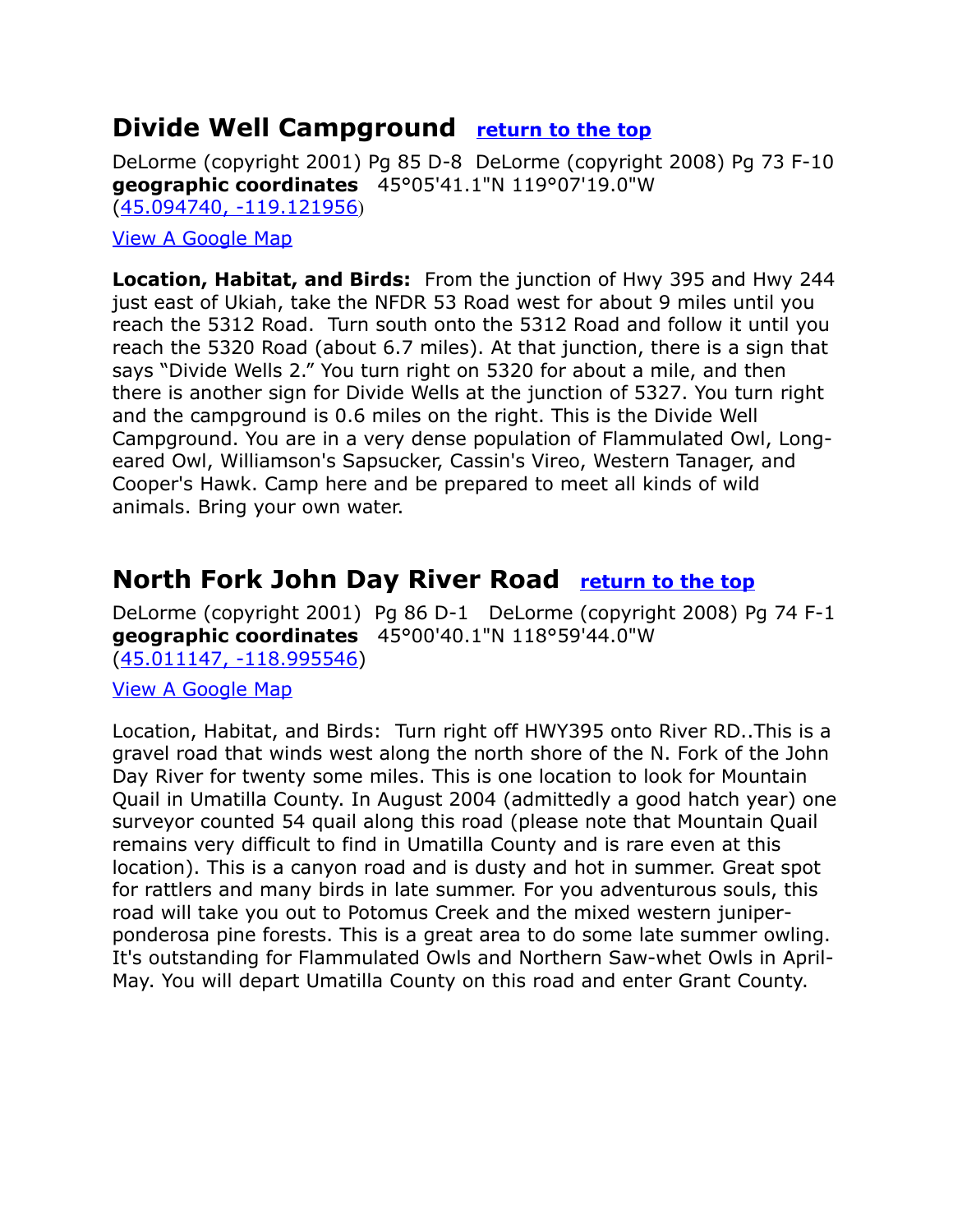### <span id="page-14-0"></span>**Texas Bar Road (FR 55) [return to the top](#page-0-0)**

DeLorme (copyright 2001) Pg 86 D-1 DeLorme (copyright 2008) Pg 74 F-2 **geographic coordinates** 45°03'08.9"N 118°47'16.9"W [\(45.052478, -118.788014\)](https://www.google.com/maps/place/45%C2%B003)

#### [View A Google Map](http://maps.google.com/maps/ms?hl=en&ie=UTF8&msa=0&ll=45.154927,-118.814392&spn=0.385437,1.056747&z=11&msid=108036481085398338899.00047e98223992a52faae)

**Location, Habitat, and Birds:** From the center of Ukiah, take Camas Street south out of town. It will become Soap Hill Road and eventually FR 52 as you travel south. About 12 miles south of Ukiah, turn right (south) on FR 55. This is Texas Bar Road. Shortly, you will enter a burned area (Tower Burn). Go 7 miles through the burn and beyond and bird as you go. Turn right when you get to the river and continue birding another 5 miles to Hwy 395. Birds you can find here include Dusky Grouse, Cooper's Hawk, Golden Eagle, Prairie Falcon, Common Nighthawk, Vaux's Swift, Calliope Hummingbird, Red-naped Sapsucker, Williamson's Sapsucker, Black-backed Woodpecker (rare), Clark's Nutcracker, Dusky Flycatcher, House Wren, Rock Wren, Winter Wren, Orange-crowned Warbler, MacGillivray's Warbler, Fox Sparrow, Lazuli Bunting, Nashville Warbler, Green-tailed Towhee and Brewer's Sparrow.

# <span id="page-14-3"></span>**WESTON AREA**

### <span id="page-14-2"></span>**Weston Kirk Road [return to the top](#page-0-0)**

DeLorme (copyright 2001) Pg 86 A-3 DeLorme (copyright 2008) Pg 74 B-4 **geographic coordinates** 45°48'49.0"N 118°25'30.8"W [\(45.813596, -118.425212\)](https://www.google.com/maps/place/45%C2%B048)

#### [Google Map](http://maps.google.com/maps/ms?hl=en&ie=UTF8&msa=0&ll=45.809658,-118.070068&spn=0.761967,2.113495&z=10&msid=108036481085398338899.00047cd5b83b1ce4f0be9)

**Location, Habitat, and Birds:** Weston is a tiny community in the NE part of Umatilla County. From the east end of Pendleton, take Hwy 11 over the Umatilla River and set your odometer. Go 19 miles and turn right on Key Road which will take you into Weston. Look for the Weston Sewage Ponds  $(45.823066, -118.425300)$  on your left as you approach town. In many ways this is a typical eastern Oregon town and you bird it like you would bird any other little town on this side of the state. Drive the streets and check for feeders and migrants in the trees. Check for Western Scrub-Jay and Eurasian Collared-Dove as both are expanding into this area. A Tennessee Warbler was found here in 1980. For a nice side trip, take E. Main Street east out of town. It will become County Road 648 or Kirk Road. Ring-necked Pheasant and Gray Partridge can be common out this road. It meets up with

### <span id="page-14-1"></span>**Harris County Park [return to the top](#page-0-0)**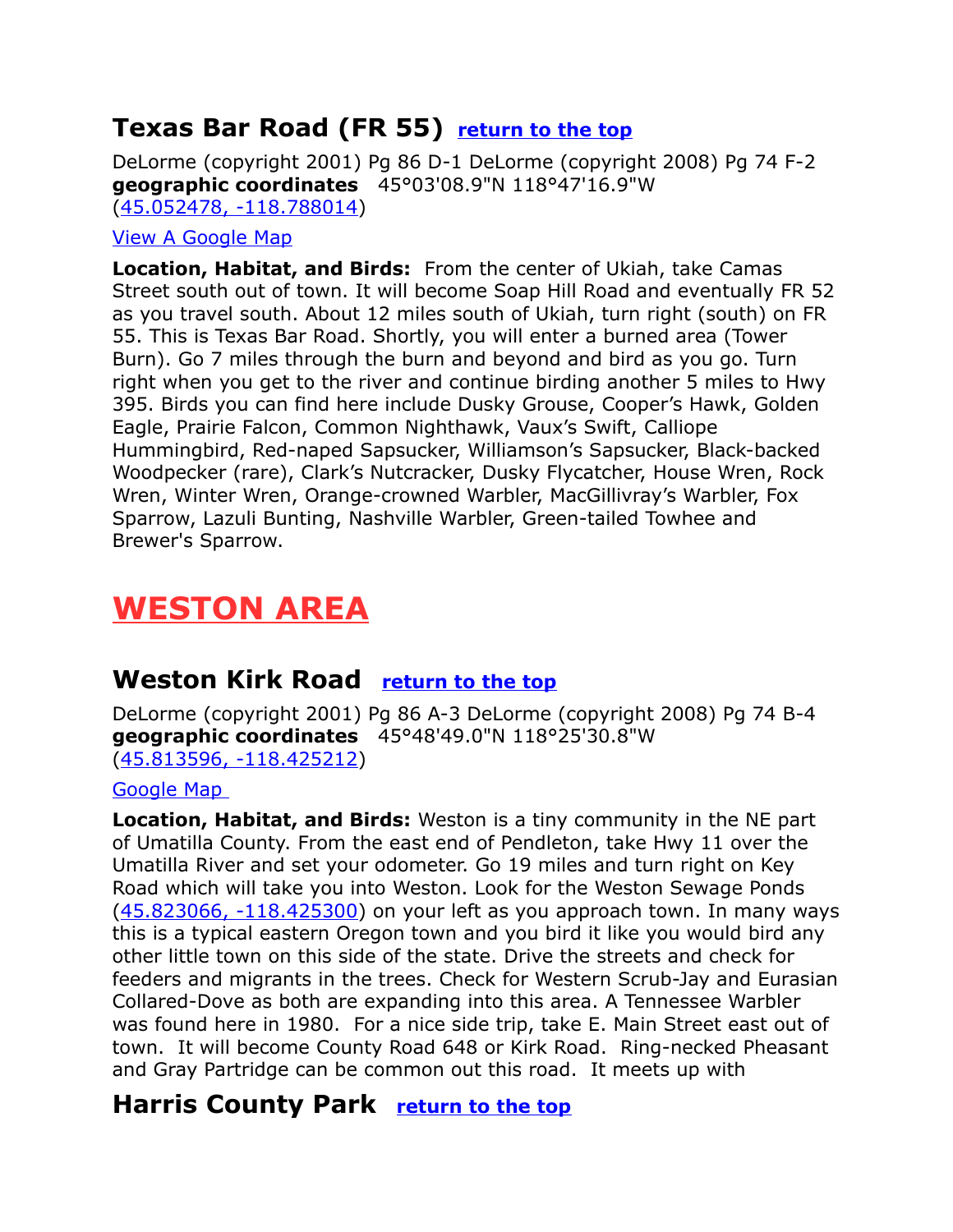DeLorme (copyright 2001) Pg 86 A-4 DeLorme (copyright 2008) Pg 74 B-5 geographic coordinates 45°50'02.7"N 118°10'40.8"W [\(45.834083, -118.178002\)](https://www.google.com/maps/place/45%C2%B050)

#### [Google Map](http://maps.google.com/maps/ms?hl=en&ie=UTF8&msa=0&ll=45.809658,-118.070068&spn=0.761967,2.113495&z=10&msid=108036481085398338899.00047cd5b83b1ce4f0be9)

**Location:** From Pendleton, take Hwy 11 North and east for 27 miles to Milton-Freewater. From the south end of Milton-Freewater, turn right (east) on 14th Avenue. Take a quick right on Main Street and then a left on 15th Avenue. Take this road out of town traveling east. Go 5 miles and turn right onto South Fork Walla Walla River Road. The park is 7 more miles down this road.

**Habitat and Birds:** Park, pines, rocky hillsides, and riparian strip. Ruffed Grouse, California Quail, Vaux's Swift, Black-chinned Hummingbird, Rufous Hummingbird, Northern Flicker, Western Wood-Pewee, Hammond's and Western Flycatcher, Cassin's and Warbling Vireo, Steller's Jay, Violet-green and Rough-winged Swallow, Winter Wren, Black-capped Chickadee, Chestnut-backed Chickadees, Golden-crowned and Ruby-crowned Kinglets, Veery, American Robin, Varied Thrush, Cedar Waxwing, Nashville Warbler, Yellow Warbler, Yellow-rumped Warbler, Orange-crowned Warbler, MacGillivray's Warbler, Townsend's Warbler, Western Tanager, Spotted Towhee, Gambel's White-crowned Sparrow, and Lincoln's Sparrow. Periodically, check the Walla Walla River for American Dipper (especially southeast of the campground).

The road to the park follows the Walla Walla River. You should stop several times and check the vegetation along the river. Canyon Wren, Red-eyed Vireo, Wild Turkey, Ring-necked Pheasant, Bewick's Wren, Gray Catbird, Lazuli Bunting, and Bullock's Oriole are just of the few possibilities along this strip of road.

### <span id="page-15-0"></span>**Target Meadows and Burnt Cabin Trailhead**

#### **[return to the top](#page-0-0)**

DeLorme (copyright 2001) Pg 86 A-4 DeLorme (copyright 2008) Pg 74 B-5 **geographic coordinates Target Meadow Campground** - [45.805701, -118.077171](https://www.google.com/maps/place/45%C2%B048)  **Burnt Cabin Trailhead** - [45.815047, -118.082374](https://www.google.com/maps/place/45%C2%B048)

#### [Google Map](http://maps.google.com/maps/ms?hl=en&ie=UTF8&msa=0&ll=45.809658,-118.070068&spn=0.761967,2.113495&z=10&msid=108036481085398338899.00047cd5b83b1ce4f0be9)

**Location:** From Pendleton, take Hwy 11 North and east for 20 miles. Turn east on Hwy 204 just north of Weston. Travel another 20 miles to the small community of Tollgate. Continue east on Hwy 204 for a little over a mile and turn left (northeast) on Kendall/Skyline Road (FR 64). Go a short distance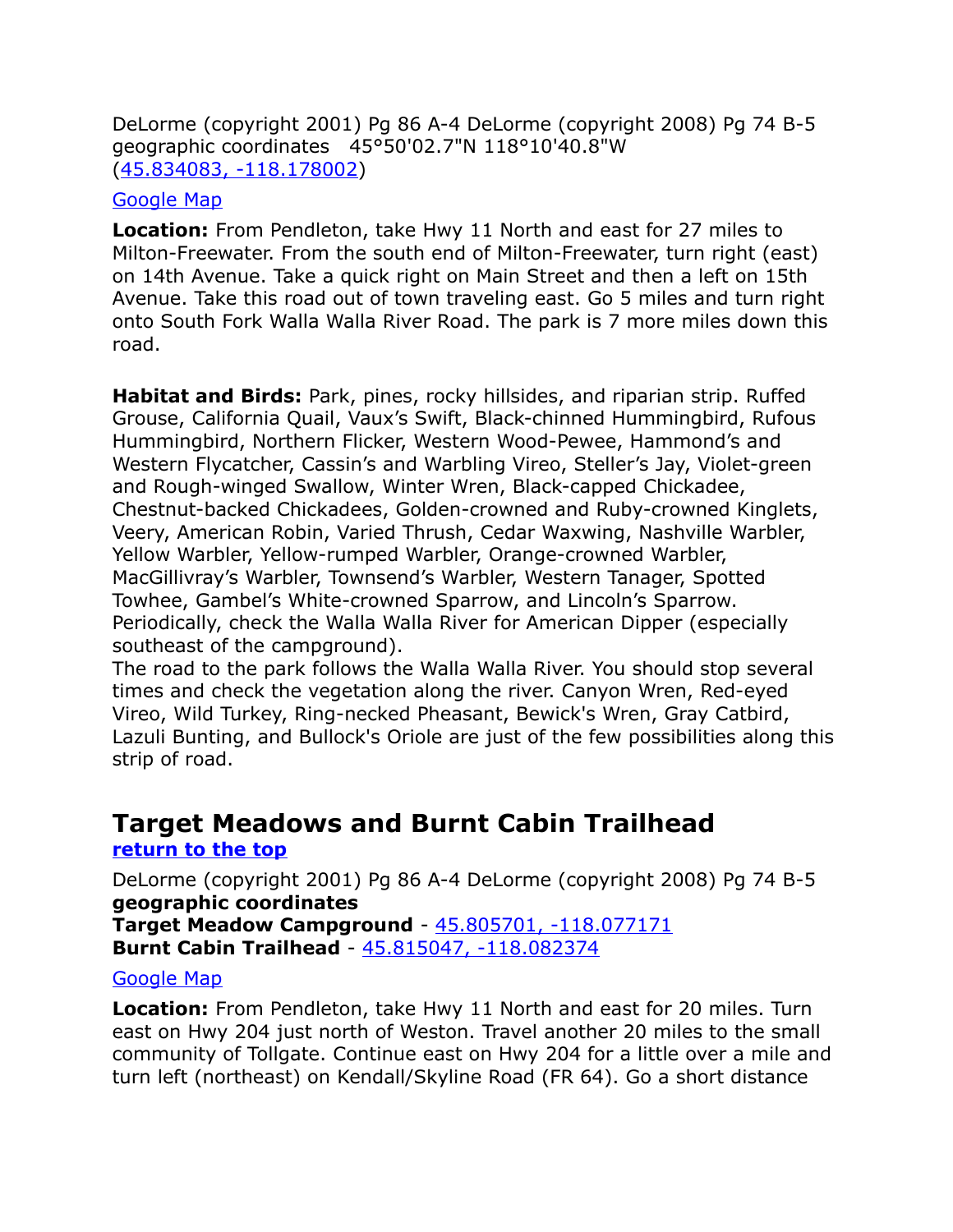and turn left on FR 6401. Go 1.5 miles and turn right on FR 050. The campground is 2 miles down this road and the trailhead is 2.8 miles.

**Habitat and Birds:** This is a high altitude area and is best birded from May to October. Some of the species you might encounter include Ruffed Grouse, Calliope Hummingbird, Red-naped Sapsucker, Williamson's Sapsucker, Northern Flicker, Black-backed Woodpecker, American Three-toed Woodpecker, Dusky Flycatcher, Hammond's Flycatcher, Olive-sided Flycatcher, Warbling Vireo, Gray Jay, Mountain Chickadee, Red-breasted Nuthatch, Brown Creeper, Winter Wren, Ruby-crowned Kinglet, Goldencrowned Kinglet, Hermit Thrush, Swainson's Thrush, American Robin, Townsend's Solitaire, Orange-crowned Warbler, MacGillivray's Warbler, Yellow-rumped Warbler, Townsend's Warbler, Wilson's Warbler, Western Tanager, Fox Sparrow, Lincoln's Sparrow, Black-headed Grosbeak, Cassin's Finch, Red Crossbill, and Pine Siskin. Interestingly, Boreal Owl has been heard from the campground recently (2008).

### <span id="page-16-0"></span>**Langdon Lake [return to the top](#page-0-0)**

DeLorme (copyright 2001) Pg 86 A-4 DeLorme (copyright 2008) Pg 74 B-5 **geographic coordinates** 45°46'45.9"N 118°05'21.3"W [\(45.779405, -118.089261\)](https://www.google.com/maps/place/45%C2%B046)

#### [Google Map](http://maps.google.com/maps/ms?hl=en&ie=UTF8&msa=0&ll=45.809658,-118.070068&spn=0.761967,2.113495&z=10&msid=108036481085398338899.00047cd5b83b1ce4f0be9)

**Location:** From Pendleton, take Hwy 11 North and east for 20 miles. Turn east on Hwy 204 just north of Weston. Travel another 20 miles to the small community of Tollgate. Go 0.7 miles past the Tollgate store and look for the entry to Woodward Campground on the lake (it's on your right). If the gate is closed, park here and walk down to the lake.

**Habitat and Birds:** Mixed Conifer and Mt. Lake vegetation. Look for Lesser Scaup, Common Goldeneye (nesters), Ring-necked Duck, Bufflehead, Ruffed Grouse, Sora, Calliope Hummingbird, Red-naped Sapsucker, Williamson's Sapsucker, Northern Flicker, Pileated Woodpecker, Hammond's Flycatcher, Violet-green Swallow, Vaux's Swift, Mountain Chickadee, Red-breasted Nuthatch, Brown Creeper, Winter Wren, Ruby-crowned Kinglet, Goldencrowned Kinglet, Hermit Thrush, Swainson's Thrush, American Robin, Townsend's Solitaire, Orange-crowned Warbler, MacGillivray's Warbler, Yellow-rumped Warbler, Townsend's Warbler, Wilson's Warbler, Western Tanager, Fox Sparrow, Lincoln's Sparrow, Black-headed Grosbeak, Cassin's Finch, Red Crossbill, and Pine Siskin. Rarities include Surf Scoter, Barred Owl, American Three-toed Woodpecker, White-winged Crossbill, and Pine Grosbeak.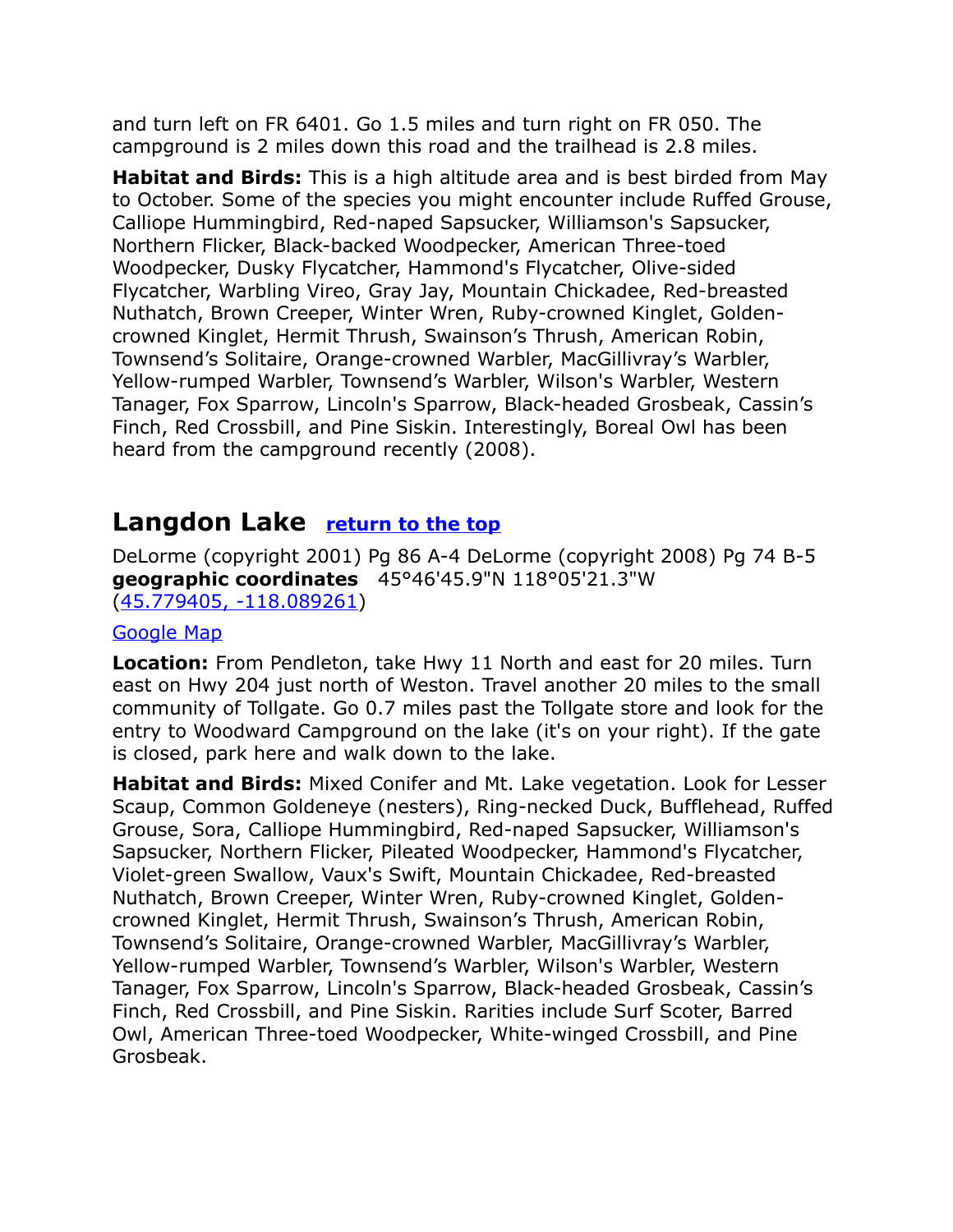# **MEACHAM AREA**

### <span id="page-17-1"></span>**Emigrant Springs State Park [return to the top](#page-0-0)**

DeLorme (copyright 2001) Pg 86 B-3 DeLorme (copyright 2008) Pg 74 C-3 **geographic coordinates** 45°32'28.6"N 118°27'51.8"W [\(45.541282, -118.464376\)](https://www.google.com/maps/place/45%C2%B032)

[Google Map](http://maps.google.com/maps/ms?hl=en&ie=UTF8&msa=0&ll=45.431226,-118.152466&spn=0.767127,2.113495&z=10&msid=108036481085398338899.00047cd5c7830a448f384)

[eBird Hotspot Checklist For Emigrant Springs SP](http://ebird.org/ebird/hotspot/L1631070?yr=all&m=&rank=mrec)

**Location, Habitat, and Birds:** Travel 23 miles south on I-84 from Pendleton to this park. Take exit 234 and follow the frontage road south for a quarter mile to the park entrance. There are several trails which will take you through mixed conifers. Species you might find here include Red-naped Sapsucker, Pileated Woodpecker, Vaux's Swift, Cassin's Vireo, Hammond's Flycatcher, Western Flycatcher, Golden-crowned Kinglet, Red-breasted Nuthatch, Mountain Chickadee, Chestnut-backed Chickadee, Brown Creeper, Hermit Thrush, Swainson's Thrush, Varied Thrush, Townsend's Warbler, Pine Siskin, Western Tanager, MacGillivray's Warbler, and Red Crossbill.

### <span id="page-17-0"></span>**Summit Road (NFR 031) [return to the top](#page-0-0)**

DeLorme (copyright 2001) Pg 86 C-3 DeLorme (copyright 2008) Pg 74 D-4 **geographic coordinates** 45°25'54.8"N 118°21'18.2"W [\(45.431887, -118.355045\)](https://www.google.com/maps/place/45%C2%B025)

#### [Google Map](http://maps.google.com/maps/ms?hl=en&ie=UTF8&msa=0&ll=45.431226,-118.152466&spn=0.767127,2.113495&z=10&msid=108036481085398338899.00047cd5c7830a448f384)

**Location: This is a very high elevation route so only attempt it in late spring through early fall.** From Pendleton, travel east for 33 miles on I-84 (16 miles NW of LaGrande). Take exit 243. Travel east over the freeway and take Summit Road north for 38.5 miles to Hwy 204. There is a small pond on the left side of the road at  $45.426351$ ,  $-118.303348$  which is 3.7 miles from I-84. Side roads FR 3109 [\(45.441669, -118.228992\)](https://www.google.com/maps/place/45%C2%B026) and FR 90 [\(45.451289, -118.202356\)](https://www.google.com/maps/place/45%C2%B027) can be productive.

**Habitat and Birds:** Mixed forest of pine, fir, and spruce along with some meadows and rocky areas. Species that can be found along this route include Ruffed Grouse, Dusky Grouse, Cooper's Hawk, Golden Eagle, Spotted Sandpiper, Belted Kingfisher, Black-backed Woodpecker, Hairy Woodpecker, Williamson's Sapsucker, Red-naped Sapsucker, Pileated Woodpecker, Calliope Hummingbird, Common Nighthawk, Vaux's Swift, Western Wood-Pewee, Hammond's Flycatcher, Dusky Flycatcher, Warbling Vireo, Cassin's Vireo, Steller's Jay, Clark's Nutcracker, House Wren, Winter Wren, Red-breasted